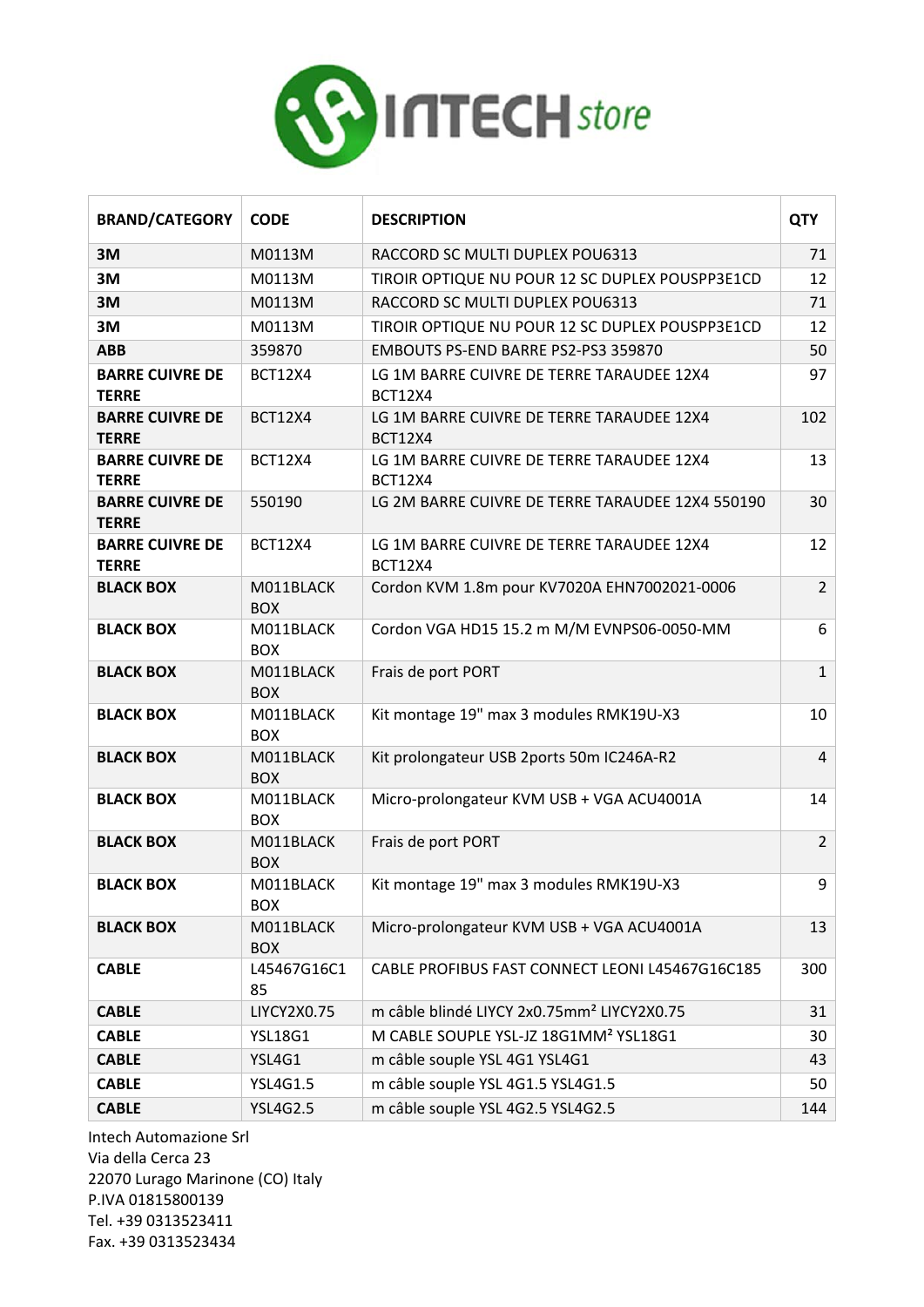

| <b>CABLE</b>                                                 | <b>YSL5G1.5</b> | M CABLE SOUPLE YSL 5G1.5 YSL5G1.5                                | 20             |
|--------------------------------------------------------------|-----------------|------------------------------------------------------------------|----------------|
| <b>CABLE</b>                                                 | <b>YSL4G2.5</b> | m câble souple YSL 4G2.5 YSL4G2.5                                | 80             |
| <b>CABLE</b>                                                 | <b>YSL4G1.5</b> | m câble souple YSL 4G1.5 YSL4G1.5                                | 62             |
| <b>CABLE</b>                                                 | <b>YSL4G1.5</b> | m câble souple YSL 4G1.5 YSL4G1.5                                | 74             |
| <b>CEMBRE</b>                                                | 50230           | BOITE (x2000) PORTE REPERE FIL 50230                             | 5              |
| <b>CEMBRE</b>                                                | 50230           | BOITE (x2000) PORTE REPERE FIL 50230                             | $\mathbf{1}$   |
| <b>CEMBRE</b>                                                | <b>BFM10</b>    | <b>COSSES RONDES BLEUES BF-M10 BFM10</b>                         | 100            |
| <b>CEMBRE</b>                                                | 50230           | BOITE (x2000) PORTE REPERE FIL 50230                             | 10             |
| <b>CISCO</b>                                                 | M011CISCO       | Module SFP Fibre SX MGBSX1                                       | 16             |
| <b>CISCO</b>                                                 | M011CISCO       | Switch 16 Ports Gigabit + 2 slots miniGbic SRW2016               | 6              |
| <b>CISCO</b>                                                 | M011CISCO       | Module SFP Fibre SX M011CISCO                                    | 12             |
| <b>CISCO</b>                                                 | M011CISCO       | Switch 16 Ports Gigabit + 2 slots miniGbic SRW2016               | $\overline{4}$ |
| <b>CISCO</b>                                                 | M011CISCO       | Switch 48 Ports Gigabit + 4 slots miniGbic SRW2048               | $\overline{2}$ |
| <b>COLLIERS DE</b><br><b>CABLAGE ELECTRO</b><br><b>LOIRE</b> | COLBL100        | SACHET 100 COLLIERS DE CABLAGE BLANCS LG 100X2.5<br>COLBL100     | 15             |
| <b>COLLIERS DE</b><br><b>CABLAGE ELECTRO</b><br><b>LOIRE</b> | COLBL100        | SACHET 100 COLLIERS DE CABLAGE BLANCS LG 100X2.5<br>COLBL100     | $\overline{2}$ |
| <b>COLLIERS DE</b><br><b>CABLAGE NPI</b>                     | COLBL135X2.5    | SACHET 100 COLLIERS DE CABLAGE BLANCS LG 135X2.5<br>COLBL135X2.5 | 56             |
| <b>COLLIERS DE</b><br><b>CABLAGE NPI</b>                     | COLBL180X2.5    | SACHET 100 COLLIERS DE CABLAGE BLANCS LG 180X2.5<br>COLBL180X2.5 | 22             |
| <b>COLLIERS DE</b><br><b>CABLAGE NPI</b>                     | COLBL280X3.5    | SACHET 100 COLLIERS DE CABLAGE BLANCS LG 280X3.5<br>COLBL280X3.5 | $\overline{3}$ |
| <b>COLLIERS DE</b><br><b>CABLAGE NPI</b>                     | COLBL360X3.5    | SACHET 100 COLLIERS DE CABLAGE BLANCS LG 360X3.5<br>COLBL360X3.5 | 5              |
| <b>COLLIERS DE</b><br><b>CABLAGE NPI</b>                     | COLBL180X2.5    | SACHET 100 COLLIERS DE CABLAGE BLANCS LG 180X2.5<br>COLBL180X2.5 | 15             |
| <b>COLLIERS DE</b><br><b>CABLAGE NPI</b>                     | COLBL280X3.5    | SACHET 100 COLLIERS DE CABLAGE BLANCS LG 280X3.5<br>COLBL280X3.5 | 3              |
| <b>COLLIERS DE</b><br><b>CABLAGE NPI</b>                     | COLBL180X2.5    | SACHET 100 COLLIERS DE CABLAGE BLANCS LG 180X2.5<br>COLBL180X2.5 | 8              |
| <b>COLLIERS DE</b><br><b>CABLAGE NPI</b>                     | COLBL135X2.5    | SACHET 100 COLLIERS DE CABLAGE BLANCS LG 135X2.5<br>COLBL135X2.5 | 3              |
| <b>COLLIERS DE</b><br><b>CABLAGE NPI</b>                     | COLBL180X2.5    | SACHET 100 COLLIERS DE CABLAGE BLANCS LG 180X2.5<br>COLBL180X2.5 | 9              |
| <b>COSSES A SERTIR</b>                                       | CRJM5           | SACHET 100 COSSES RONDES JAUNES M5 CRJM5                         | 3              |
| <b>COSSES A SERTIR</b>                                       | CRJM6           | SACHET 100 COSSES RONDES JAUNES M6 CRJM6                         | 6              |
| <b>COSSES A SERTIR</b>                                       | CRRM5           | SACHET 100 COSSES RONDES ROUGES M5 CRRM5                         | 3              |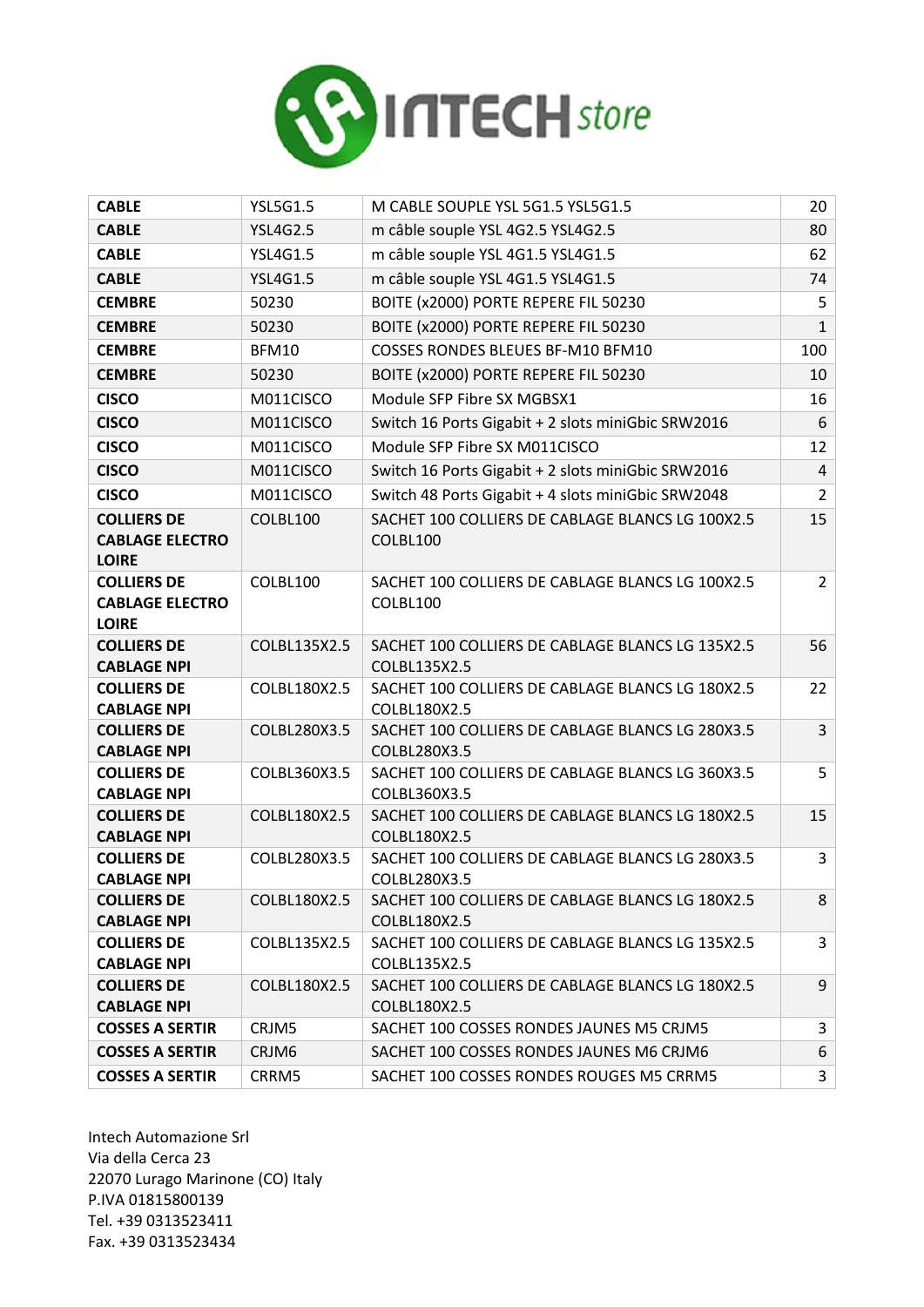

| <b>COSSES A SERTIR</b>                                    | <b>RF-F305P</b> | x100 CLIP FEMELLE ROUGE (FASTON) PREISOLEE - 2.8x0.<br><b>RF-F305P</b>  | 15             |
|-----------------------------------------------------------|-----------------|-------------------------------------------------------------------------|----------------|
| <b>COSSES A SERTIR</b>                                    | <b>RF-F308P</b> | x100 CLIP FEMELLE ROUGE (FASTON) PREISOLEE - 2.8x0.8<br><b>RF-F308P</b> | 10             |
| <b>COSSES A SERTIR</b>                                    | CRBM5           | SACHET 100 COSSES RONDES BLEUES M5 CRBM5                                | 3              |
| <b>COSSES A SERTIR</b>                                    | CRBM6           | SACHET 100 COSSES RONDES BLEUES M6 CRBM6                                | 3              |
| <b>COSSES A SERTIR</b>                                    | CRJM5           | SACHET 100 COSSES RONDES JAUNES M5 CRJM5                                | 5              |
| <b>COSSES A SERTIR</b>                                    | CRJM6           | SACHET 100 COSSES RONDES JAUNES M6 CRJM6                                | 4              |
| <b>COSSES A SERTIR</b>                                    | CRRM5           | SACHET 100 COSSES RONDES ROUGES M5 CRRM5                                | $\overline{2}$ |
| <b>COSSES A SERTIR</b>                                    | <b>RF-F608P</b> | x100 CLIP FEMELLE ROUGE (FASTON) PREISOLEE -<br>6.35x0.8 RF-F608P       | $\overline{2}$ |
| <b>COSSES A SERTIR</b>                                    | CRBM5           | SACHET 100 COSSES RONDES BLEUES M5 CRBM5                                | 9              |
| <b>COSSES A SERTIR</b>                                    | CRBM6           | SACHET 100 COSSES RONDES BLEUES M6 CRBM6                                | 9              |
| <b>COSSES A SERTIR</b>                                    | CRJM5           | SACHET 100 COSSES RONDES JAUNES M5 CRJM5                                | 9              |
| <b>COSSES A SERTIR</b>                                    | CRJM6           | SACHET 100 COSSES RONDES JAUNES M6 CRJM6                                | 9              |
| <b>COSSES A SERTIR</b>                                    | CRRM5           | SACHET 100 COSSES RONDES ROUGES M5 CRRM5                                | 9              |
| <b>COSSES A SERTIR</b>                                    | CRRM6           | SACHET 100 COSSES RONDES ROUGES M6 CRRM6                                | 9              |
| <b>COSSES</b><br><b>TUBULAIRES</b>                        | CTT10M6         | <b>COSSE TUBULAIRE T10-M6 CTT10M6</b>                                   | 3              |
| <b>COSSES</b><br><b>TUBULAIRES</b>                        | XCT35/12        | COSSES XCT T35-M12 XCT35/12                                             | 4              |
| <b>COSSES</b><br><b>TUBULAIRES</b><br><b>MECATRACTION</b> | CTT25M6         | COSSE TUBULAIRE T25-M6 CTT25M6                                          | 10             |
| <b>COSSES</b><br><b>TUBULAIRES</b><br><b>MECATRACTION</b> | CTT50M8         | <b>COSSE TUBULAIRE T50-M8 CTT50M8</b>                                   | 10             |
| <b>COSSES</b><br><b>TUBULAIRES</b><br><b>MECATRACTION</b> | CTT16M6         | <b>COSSE TUBULAIRE T16-M6 CTT16M6</b>                                   | 79             |
| <b>COSSES</b><br>TUBULAIRES<br><b>MECATRACTION</b>        | CTT10M6         | COSSE TUBULAIRE T10-M6 CTT10M6                                          | 19             |
| <b>COSSES</b><br><b>TUBULAIRES</b><br><b>MECATRACTION</b> | CTT16M6         | COSSE TUBULAIRE T16-M6 CTT16M6                                          | 100            |
| <b>DELL</b>                                               | M011DELL        | Ecran 22" wide P2210 (1680x1050) P2210                                  | 6              |
| <b>DELL</b>                                               | M011DELL        | Optiplex 380DT Dual Core E5700 (3GHz) Optiplex 380DT                    | 8              |
| <b>DELL</b>                                               | M011DELL        | PowerEdge R210 Xeon X3430 (2.4GHz) PowerEdge R210                       | 5              |
| <b>DELL</b>                                               | M011DELL        | Ecran 22" wide P2210 (1680x1050) P2210                                  | 18             |
| <b>DELL</b>                                               | M011DELL        | Latitude E5510 Core i3-380M (2.53GHz) E5510                             | 4              |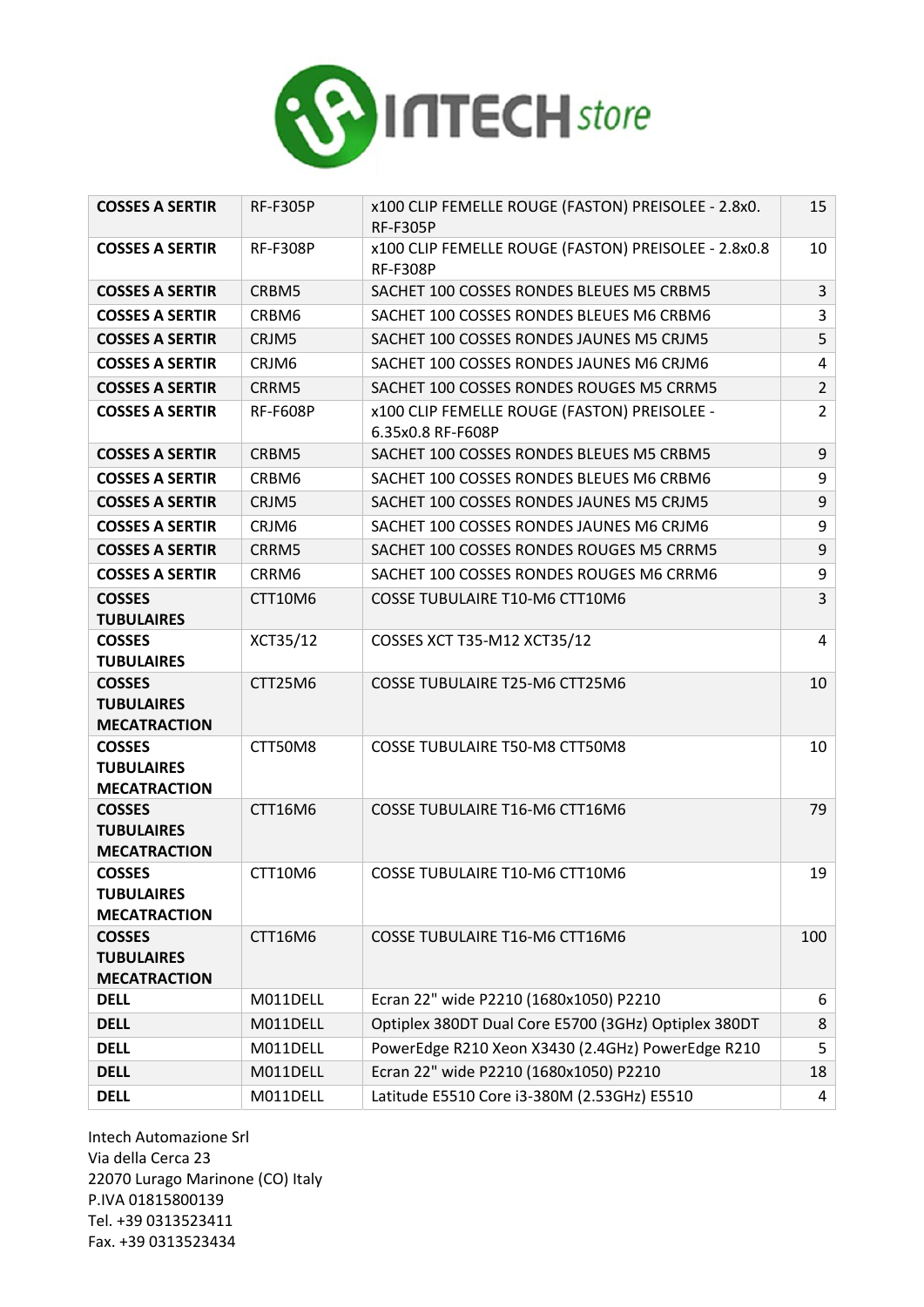

| <b>DELL</b>       | M011DELL        | Optiplex 380DT Dual Core E5700 (3GHz) Optiplex 380DT                     | 20             |
|-------------------|-----------------|--------------------------------------------------------------------------|----------------|
| <b>DELL</b>       | M011DELL        | PowerEdge R210 Xeon X3430 (2.4GHz) PowerEdge R210                        | 5              |
| <b>DELTA</b>      | DTS130230V      | Détecteur trou de soudure DTS 130 230V 50/60Hz<br>DTS130230V             | $\overline{7}$ |
| <b>DELTA</b>      | EMI400/230V     | Rampe infrarouge EMI 400 230V 50/60Hz EMI400/230V                        | $\overline{7}$ |
| <b>EMBASES</b>    | <b>EMBBL</b>    | EMBASE ADHESIVE BLANCHE POUR COLLIER LARGEUR<br>MAXI 4.6 - PAR 100 EMBBL | $\mathbf{1}$   |
| <b>EMBOUT</b>     | EMBS10          | SACHET 100 EMBOUTS SIMPLES 10mm <sup>2</sup> MARRON<br>EMBS10            | $\mathbf{1}$   |
| <b>EMBOUT</b>     | EMBS4           | SACHET 100 EMBOUTS SIMPLES 4mm <sup>2</sup> ORANGE EMBS4                 | $\overline{3}$ |
| <b>EMBOUT</b>     | EMBS10          | SACHET 100 EMBOUTS SIMPLES 10mm <sup>2</sup> MARRON<br>EMBS10            | $\overline{2}$ |
| <b>EMBOUT</b>     | EMBS6           | SACHET 100 EMBOUTS SIMPLES 6mm <sup>2</sup> VERT EMBS6                   | $\mathbf{1}$   |
| <b>EMBOUT NPI</b> | EMBD1           | SACHET 100 EMBOUTS DOUBLES 1mm <sup>2</sup> ROUGE EMBD1                  | 14             |
| <b>EMBOUT NPI</b> | EMBD1.5         | SACHET 100 EMBOUTS DOUBLES 1.5mm <sup>2</sup> NOIR EMBD1.5               | $\overline{2}$ |
| <b>EMBOUT NPI</b> | EMBD2.5         | SACHET 100 EMBOUTS DOUBLES 2.5mm <sup>2</sup> GRIS EMBD2.5               | $\mathbf{1}$   |
| <b>EMBOUT NPI</b> | <b>EMBS0.75</b> | SACHET 100 EMBOUTS SIMPLES 0.75mm <sup>2</sup> BLEU<br><b>EMBS0.75</b>   | $\overline{2}$ |
| <b>EMBOUT NPI</b> | EMBS1           | SACHET 100 EMBOUTS SIMPLES 1MM <sup>2</sup> ROUGE EMBS1                  | 135            |
| <b>EMBOUT NPI</b> | <b>EMBS1.5</b>  | SACHET 100 EMBOUTS SIMPLES 1.5mm <sup>2</sup> NOIR EMBS1.5               | 17             |
| <b>EMBOUT NPI</b> | EMBS2.5         | SACHET 100 EMBOUTS SIMPLES 2.5mm <sup>2</sup> GRIS EMBS2.5               | $\overline{2}$ |
| <b>EMBOUT NPI</b> | EMBS6           | SACHET 100 EMBOUTS SIMPLES 6mm <sup>2</sup> VERT EMBS6                   | $\overline{2}$ |
| <b>EMBOUT NPI</b> | EMBS1           | SACHET 100 EMBOUTS SIMPLES 1MM <sup>2</sup> ROUGE EMBS1                  | 8              |
| <b>EMBOUT NPI</b> | <b>EMBS1.5</b>  | SACHET 100 EMBOUTS SIMPLES 1.5mm <sup>2</sup> NOIR EMBS1.5               | 15             |
| <b>EMBOUT NPI</b> | EMBS2.5         | SACHET 100 EMBOUTS SIMPLES 2.5mm <sup>2</sup> GRIS EMBS2.5               | 8              |
| <b>EMBOUT NPI</b> | EMBD1           | SACHET 100 EMBOUTS DOUBLES 1mm <sup>2</sup> ROUGE EMBD1                  | 8              |
| <b>EMBOUT NPI</b> | <b>EMBS0.75</b> | SACHET 100 EMBOUTS SIMPLES 0.75mm <sup>2</sup> BLEU<br><b>EMBS0.75</b>   | 10             |
| <b>EMBOUT NPI</b> | EMBS1           | SACHET 100 EMBOUTS SIMPLES 1MM <sup>2</sup> ROUGE EMBS1                  | 40             |
| <b>EMBOUT NPI</b> | <b>EMBS1.5</b>  | SACHET 100 EMBOUTS SIMPLES 1.5mm <sup>2</sup> NOIR EMBS1.5               | 24             |
| <b>EMBOUT NPI</b> | EMBS0.5         | SACHET 100 EMBOUTS SIMPLES 0.5mm <sup>2</sup> BLANC EMBS0.5              | 40             |
| <b>EMBOUT NPI</b> | EMBS1           | SACHET 100 EMBOUTS SIMPLES 1MM <sup>2</sup> ROUGE EMBS1                  | 69             |
| <b>EMBOUT NPI</b> | <b>EMBS1.5</b>  | SACHET 100 EMBOUTS SIMPLES 1.5mm <sup>2</sup> NOIR EMBS1.5               | 9              |
| <b>EMBOUT NPI</b> | EMBS2.5         | SACHET 100 EMBOUTS SIMPLES 2.5mm <sup>2</sup> GRIS EMBS2.5               | 9              |
| <b>ENTRELEC</b>   | 11511607        | M4/6 011511607                                                           | 1500           |
| <b>ENTRELEC</b>   | 11527122        | M4/6.D2 011527122                                                        | 400            |
| <b>ENTRELEC</b>   | 11836816        | FEM 6 GRIS 011836816                                                     | 280            |
| <b>ENTRELEC</b>   | 17352022        | BJM6D 10 POLES 017352022                                                 | 155            |
| <b>ENTRELEC</b>   | 39971910        | PEAD 039971910                                                           | 340            |
| <b>ENTRELEC</b>   | 39990302        | BADL 039990302                                                           | 600            |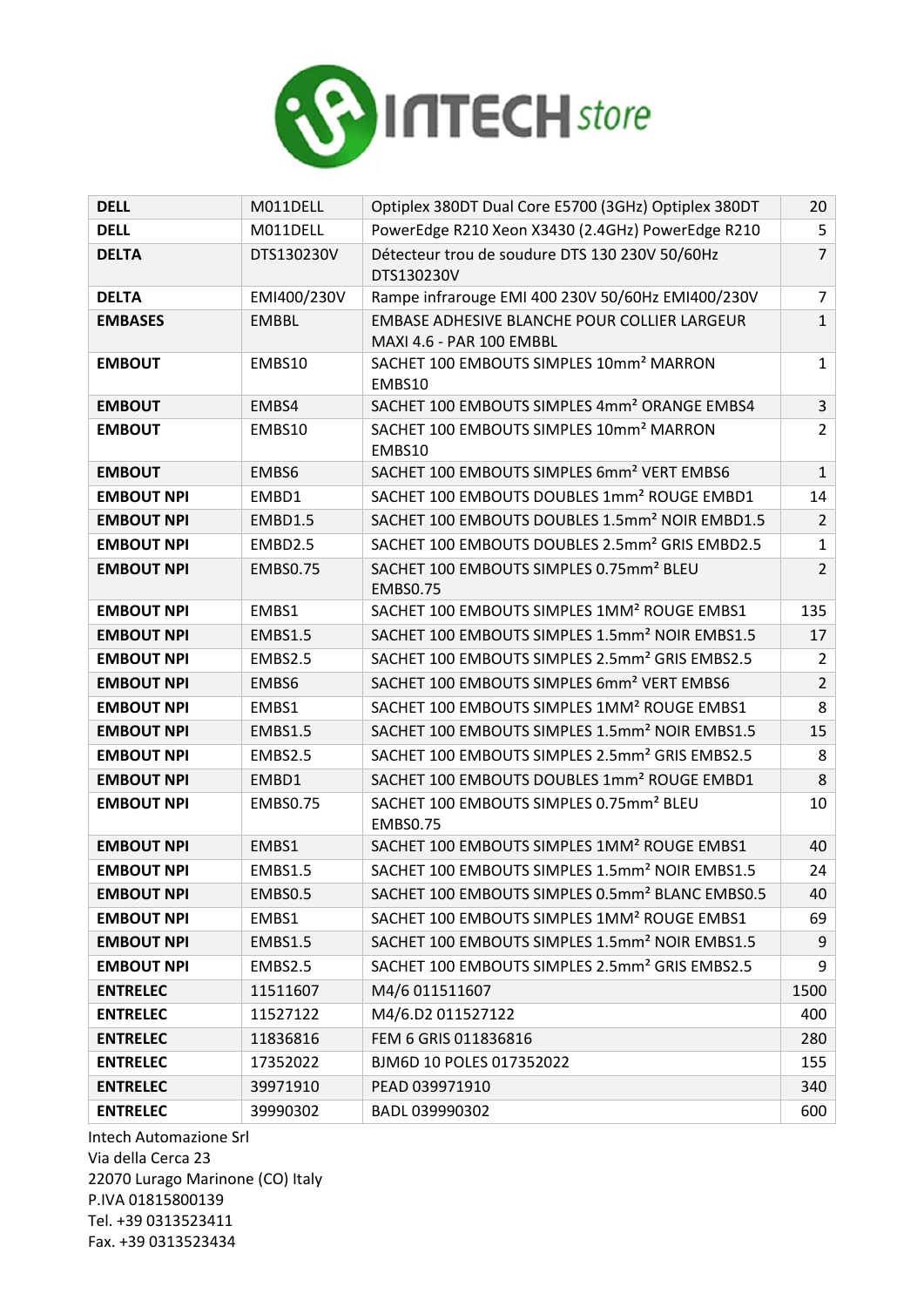

| <b>ENTRELEC</b> | 11511607   | M4/6 011511607                                                             | 300            |
|-----------------|------------|----------------------------------------------------------------------------|----------------|
| <b>ENTRELEC</b> | 11836816   | FEM 6 GRIS 011836816                                                       | 60             |
| <b>ENTRELEC</b> | 39971910   | PEAD 039971910                                                             | 60             |
| <b>ENTRELEC</b> | 39990302   | BADL 039990302                                                             | 100            |
| <b>ENTRELEC</b> | 11511607   | M4/6 011511607                                                             | 750            |
| <b>ENTRELEC</b> | 11511811   | M 6/8 011511811                                                            | 63             |
| <b>ENTRELEC</b> | 11512017   | M10/10 011512017                                                           | 50             |
| <b>ENTRELEC</b> | 11537522   | M 10/16.SF1 011537522                                                      | 1              |
| <b>ENTRELEC</b> | 11836816   | FEM 6 GRIS 011836816                                                       | 80             |
| <b>ENTRELEC</b> | 16897400   | BJM 8 10 POLES 016897400                                                   | 1              |
| <b>ENTRELEC</b> | 17765206   | BJS5 20 POLES 017765206                                                    | $\mathbf{1}$   |
| <b>ENTRELEC</b> | 39971910   | PEAD 039971910                                                             | 80             |
| <b>ENTRELEC</b> | 39990302   | BADL 039990302                                                             | 150            |
| <b>ENTRELEC</b> | 11511607   | M4/6 011511607                                                             | 4250           |
| <b>ENTRELEC</b> | 11511811   | M 6/8 011511811                                                            | 16             |
| <b>ENTRELEC</b> | 11565725   | M4/8.SF 011565725                                                          | 50             |
| <b>ENTRELEC</b> | 11695115   | FEM 8S 011695115                                                           | 20             |
| <b>ENTRELEC</b> | 11836816   | FEM 6 GRIS 011836816                                                       | 240            |
| <b>ENTRELEC</b> | 17478420   | BJS6 20 POLES 017478420                                                    | 40             |
| <b>ENTRELEC</b> | 39971910   | PEAD 039971910                                                             | 240            |
| <b>ENTRELEC</b> | 39990302   | BADL 039990302                                                             | 450            |
| <b>ERICO</b>    | ERI563200  | REPARTITEUR TETRAPOLAIRE 160A 11 CONNEXIONS<br>ERI563200                   | 8              |
| <b>ERICO</b>    | ERI569010  | REPARTITEUR UNIPOLAIRE 80A ERI569010                                       | 20             |
| <b>ERICO</b>    | 569020     | REPARTITEUR UNIPOLAIRE 125A 569020                                         | 18             |
| <b>ETA</b>      | ST10-820SP | COFFRET RAL 7035 AVC CHARN. L1000XH800XP200 ST10-<br>820SP                 | $\overline{2}$ |
| <b>ETA</b>      | ST4-420SP  | COFFRET RAL 7035 AVC CHARN. L400XH400XP200 ST4-<br>420SP                   | 34             |
| <b>ETA</b>      | ST4-420SP  | COFFRET RAL 7035 AVC CHARN. L400XH400XP200 +porte<br>inox ST4-420SP        | 9              |
| <b>ETA</b>      | ST5-520SP  | COFFRET RAL 7035 AVC CHARN. L500XH500XP200 ST5-<br>520SP                   | 27             |
| <b>ETA</b>      | ST5-520SP  | COFFRET RAL 7035 AVC CHARN. L500XH500XP200 +porte<br>inox ST5-520SP        | $\mathbf{1}$   |
| <b>ETA</b>      | ST6-620SP  | COFFRET RAL 7035 AVC CHARN. L600XH600XP200 ST6-<br>620SP                   | 10             |
| <b>ETA</b>      | ST8-1020SP | Coffret Ral 7035 avec charn 800x1000x200 avec porte<br>inox 304 ST8-1020SP | $\overline{2}$ |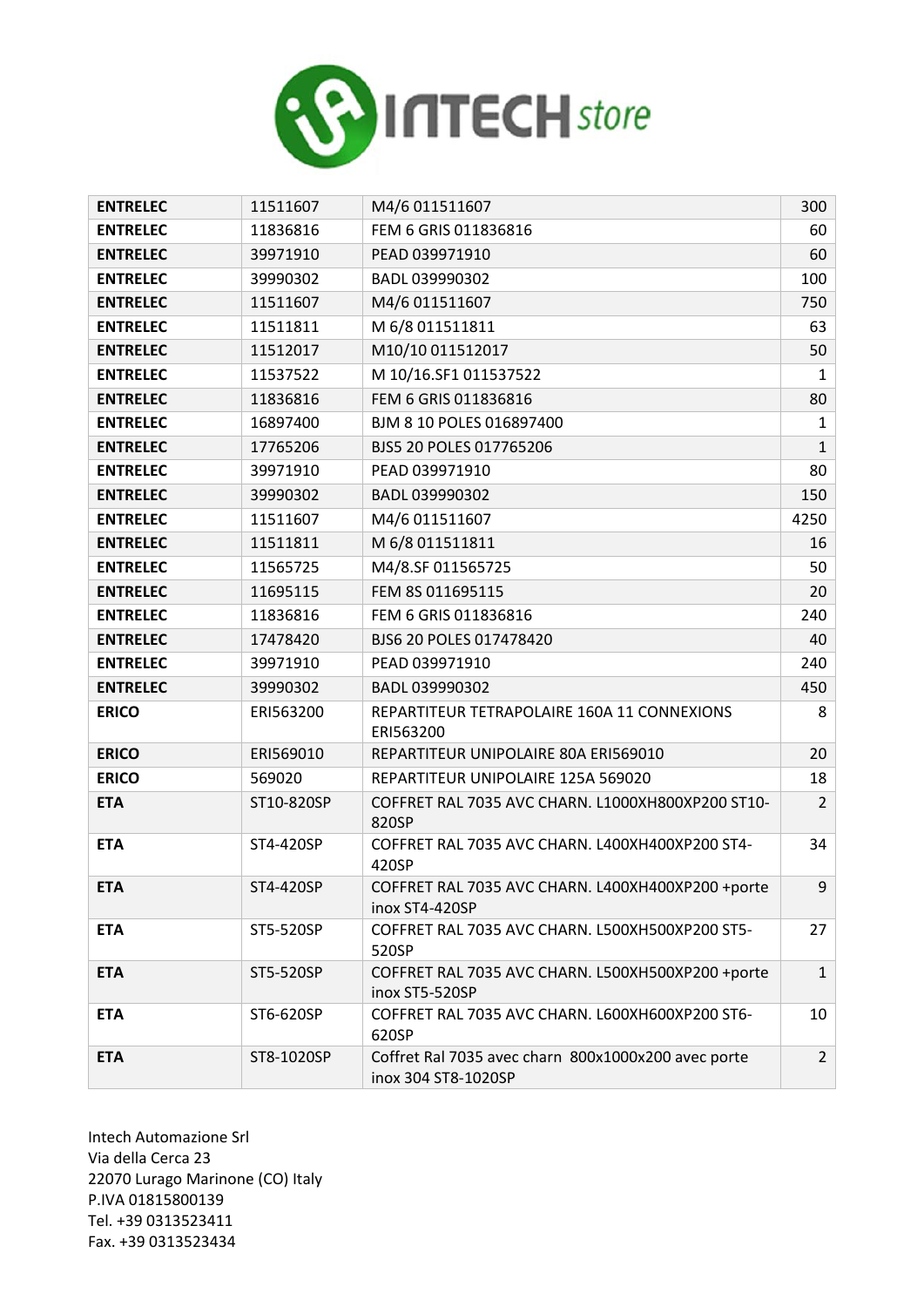

| <b>ETA</b> | ST8-620SP            | COFFRET RAL 7035 AVC CHARN. L800XH600XP200 ST8-<br>620SP                         | $\mathbf{1}$   |
|------------|----------------------|----------------------------------------------------------------------------------|----------------|
| <b>ETA</b> | ST8-820SP            | COFFRET RAL 7035 AVC CHARN. L800XH800XP200 ST8-<br>820SP                         | 8              |
| <b>ETA</b> | WPOSTX-81            | Porte inox 304L avec perçage 800x1000 WPOSTX-81                                  | $\overline{2}$ |
| <b>ETA</b> | WPOSTX-86            | Porte inox 304L avec perçage 800x600 WPOSTX-86                                   | $\mathbf{1}$   |
| <b>ETA</b> | ARETA-<br>082006R35  | ARMOIRE JUXTAP.PORTE AVT ET PA.ARR<br>L800XH2000X600 RAL7035 ARETA-082006R35     | 14             |
| <b>ETA</b> | ARETA-<br>102006DR   | ARMOIRE JUXTAP.L1000XH2000X600 DOUBLE PORTE 500<br>1 PA.ARR ARETA-102006DR       | 10             |
| <b>ETA</b> | ARETA-<br>122006PR35 | ARMOIRE JUXTAP.L1200XH2000X600 PORTE AVT 1<br>PA.ARR ARETA-122006PR35            | 8              |
| <b>ETA</b> | ATFI-<br>060200R35   | JEU DE 2 PAN.LAT. RAL 7035 L600XH2000 ATFI-<br>060200R35                         | 16             |
| <b>ETA</b> | <b>ATKU-002</b>      | KIT DE JUXTAPOSITION POUR ARETA H:DE 1600 A 2200<br><b>ATKU-002</b>              | 16             |
| <b>ETA</b> | <b>ATKU-003</b>      | LOT DE 4 EQUERRESDE JUXTAPOSITION POUR ARETA<br><b>ATKU-003</b>                  | 16             |
| <b>ETA</b> | ATPA-080200          | PLAQUE DE MONT ZINGEE FRONTALE 800X2000 ATPA-<br>080200                          | 14             |
| <b>ETA</b> | ATPA-100200          | PLAQUE DE MONT ZINGEE FRONTALE 1000X2000 ATPA-<br>100200                         | 10             |
| <b>ETA</b> | ATPA-120200          | PLAQUE DE MONT ZINGEE FRONTALE 1200X2000 ATPA-<br>120200                         | 8              |
| <b>ETA</b> | ATPN-002000          | PLAQUE DE MONTAGE INTERMEDIAIRE H=2000 ATPN-<br>002000                           | 16             |
| <b>ETA</b> | ATZE-A100            | 4 PIEDS SOCLE H:100mm + 4 CACHES PLASTIQUE+<br>VISSERIE ATZE-A100                | 32             |
| <b>ETA</b> | ATZE-T0400           | 2 PLAQUES DE SOCLE 100X600 ATZE-T0600                                            | 24             |
| <b>ETA</b> | ATZE-T0800           | 2 PLAQUES DE SOCLE 100X800 ATZE-T0800                                            | 14             |
| <b>ETA</b> | ATZE-T1000           | 2 PLAQUES DE SOCLE 100X1000 ATZE-T1000                                           | 10             |
| <b>ETA</b> | ATZE-T1200           | 2 PLAQUES DE SOCLE 100X1200 ATZE-T1200                                           | 8              |
| <b>ETA</b> | <b>WA250</b>         | VENTILATEUR DE TOIT 550M3/H 220V 50/60Hz 75W<br>IP43(01850.0-0) WA250            | 16             |
| <b>ETA</b> | <b>WT335B</b>        | GRILLE ET FILTRE DE SORTIE 214X214 RAL WT335B                                    | 50             |
| <b>ETA</b> | <b>WTGS-001</b>      | ANNEAUX DE LEVAGE POUR ARETA, 4 PIECES WTGS-001                                  | 16             |
| <b>ETA</b> | <b>WTKB-002</b>      | ACCESSOIRE DE MONT. POUR PLAQUE DE MONT.ARETA<br><b>WTKB-002</b>                 | 32             |
| <b>ETA</b> | <b>WTSS-001</b>      | 4 EQUERRES DE LEVAGE POUR ARETA WTSS-001                                         | 8              |
| <b>ETA</b> | ARETA-<br>062006PR35 | ARMOIRE JUXTAP. PORTE AVT ET PA. ARR<br>L600XH2000XP600 RAL7035 ARETA-062006PR35 | 6              |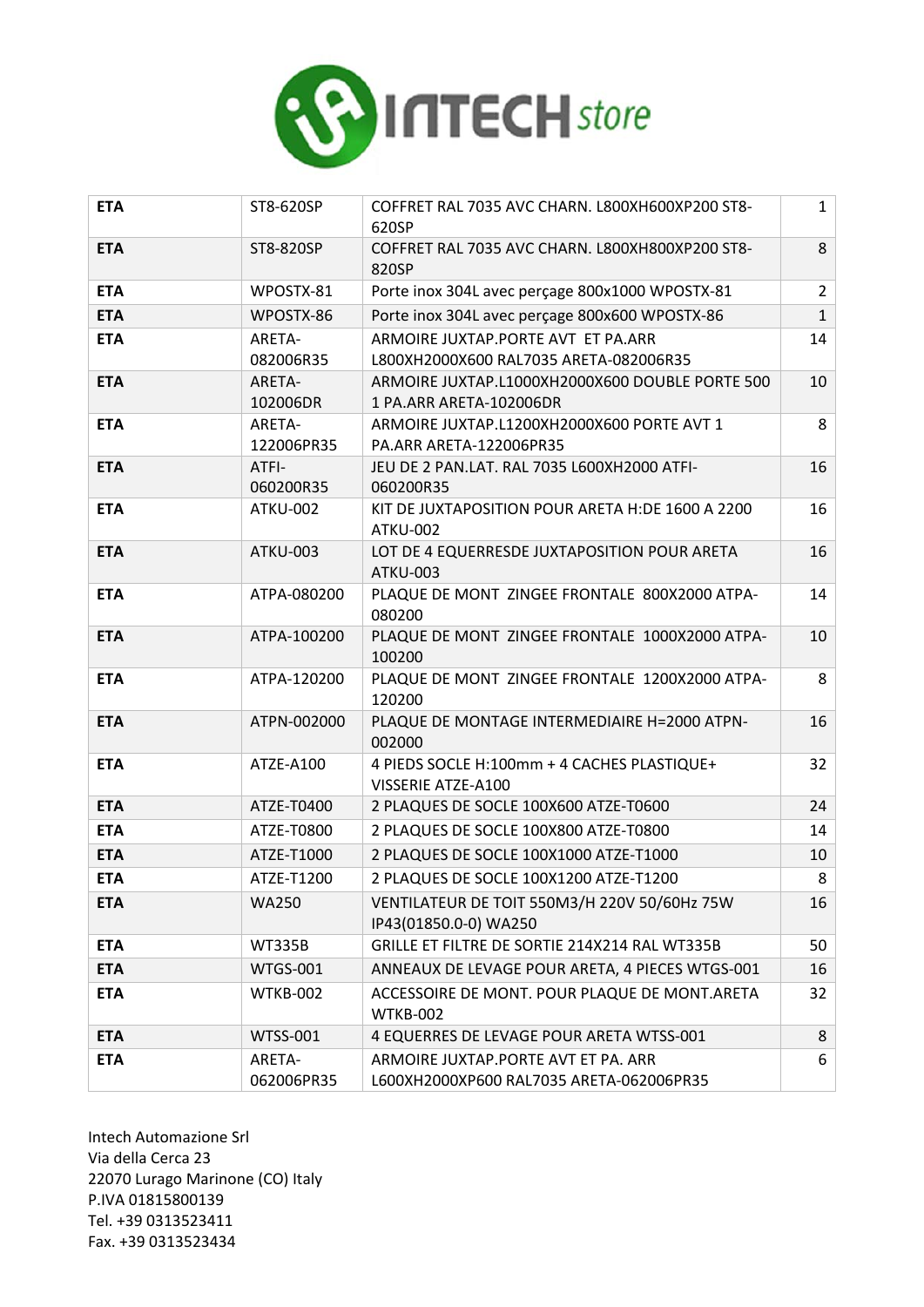

| <b>ETA</b> | ARETA-               | ARMOIRE JUXTAP.PORTE AVT ET PA.ARR                                           | 6              |
|------------|----------------------|------------------------------------------------------------------------------|----------------|
|            | 082006R35            | L800XH2000X600 RAL7035 ARETA-082006R35                                       |                |
| <b>ETA</b> | ATFI-<br>060200R35   | JEU DE 2 PAN.LAT. RAL 7035 L600XH2000 ATFI-<br>060200R35                     | 6              |
| <b>ETA</b> | <b>ATKU-002</b>      | KIT DE JUXTAPOSITION POUR ARETA H:DE 1600 A 2200<br><b>ATKU-002</b>          | 6              |
| <b>ETA</b> | <b>ATKU-003</b>      | LOT DE 4 EQUERRESDE JUXTAPOSITION POUR ARETA<br><b>ATKU-003</b>              | 6              |
| <b>ETA</b> | ATPA-060200          | PLAQUE DE MONT ZINGEE FRONTALE 600X2000 ATPA-<br>060200                      | 6              |
| <b>ETA</b> | ATPA-080200          | PLAQUE DE MONT ZINGEE FRONTALE 800X2000 ATPA-<br>080200                      | 6              |
| <b>ETA</b> | ATPN-002000          | PLAQUE DE MONTAGE INTERMEDIAIRE H=2000 ATPN-<br>002000                       | 6              |
| <b>ETA</b> | ATZE-A100            | 4 PIEDS SOCLE H:100mm + 4 CACHES PLASTIQUE+<br>VISSERIE ATZE-A100            | 12             |
| <b>ETA</b> | ATZE-T0400           | 2 PLAQUES DE SOCLE 100X600 ATZE-T0600                                        | 15             |
| <b>ETA</b> | ATZE-T0800           | 2 PLAQUES DE SOCLE 100X800 ATZE-T0800                                        | 6              |
| <b>ETA</b> | <b>WA250</b>         | VENTILATEUR DE TOIT 550M3/H 220V 50/60Hz 75W<br>IP43(01850.0-0) WA250        | 6              |
| <b>ETA</b> | <b>WT335B</b>        | GRILLE ET FILTRE DE SORTIE 214X214 RAL WT335B                                | 12             |
| <b>ETA</b> | <b>WTGS-001</b>      | ANNEAUX DE LEVAGE POUR ARETA, 4 PIECES WTGS-001                              | 6              |
| <b>ETA</b> | <b>WTKB-002</b>      | ACCESSOIRE DE MONT. POUR PLAQUE DE MONT.ARETA<br><b>WTKB-002</b>             | 12             |
| <b>ETA</b> | <b>WTSS-001</b>      | 4 EQUERRES DE LEVAGE POUR ARETA WTSS-001                                     | $\overline{3}$ |
| <b>ETA</b> | ARETA-<br>082008PR35 | ARMOIRE JUXTAP.PORTE AVT ARR L800XH2000X800<br>RAL7035 ARETA-082008PR35      | 14             |
| <b>ETA</b> | ARETA-<br>082010PR35 | ARMOIRE JUXTAP. PORTE AVT ET ARR L800XH2000X1000<br>RAL7035 ARETA-082010PR35 | $\overline{4}$ |
| <b>ETA</b> | ATFI-<br>080200R35   | JEU DE 2 PAN.LAT. RAL 7035 L800XH2000 ATFI-<br>080200R35                     | 8              |
| <b>ETA</b> | ATFI-<br>100200R35   | JEU DE 2 PAN.LAT. RAL 7035 L1000XH2000 ATFI-<br>100200R35                    | $\overline{2}$ |
| <b>ETA</b> | ATKU-002             | KIT DE JUXTAPOSITION POUR ARETA H:DE 1600 A 2200<br><b>ATKU-002</b>          | 8              |
| <b>ETA</b> | <b>ATKU-003</b>      | LOT DE 4 EQUERRESDE JUXTAPOSITION POUR ARETA<br><b>ATKU-003</b>              | 8              |
| <b>ETA</b> | ATPR-080080          | PLAQ.DE MONTAGE PARTIELLE ZINGUEE ARETA 800X800<br>ATPR-080080               | 4              |
| <b>ETA</b> | ATPR-080120          | PLAQ.DE MONTAGE PARTIELLE ZINGUEE ARETA<br>800X1200 ATPR-080120              | 6              |
| <b>ETA</b> | ATZE-A100            | 4 PIEDS SOCLE H:100mm + 4 CACHES PLASTIQUE+<br>VISSERIE ATZE-A100            | 18             |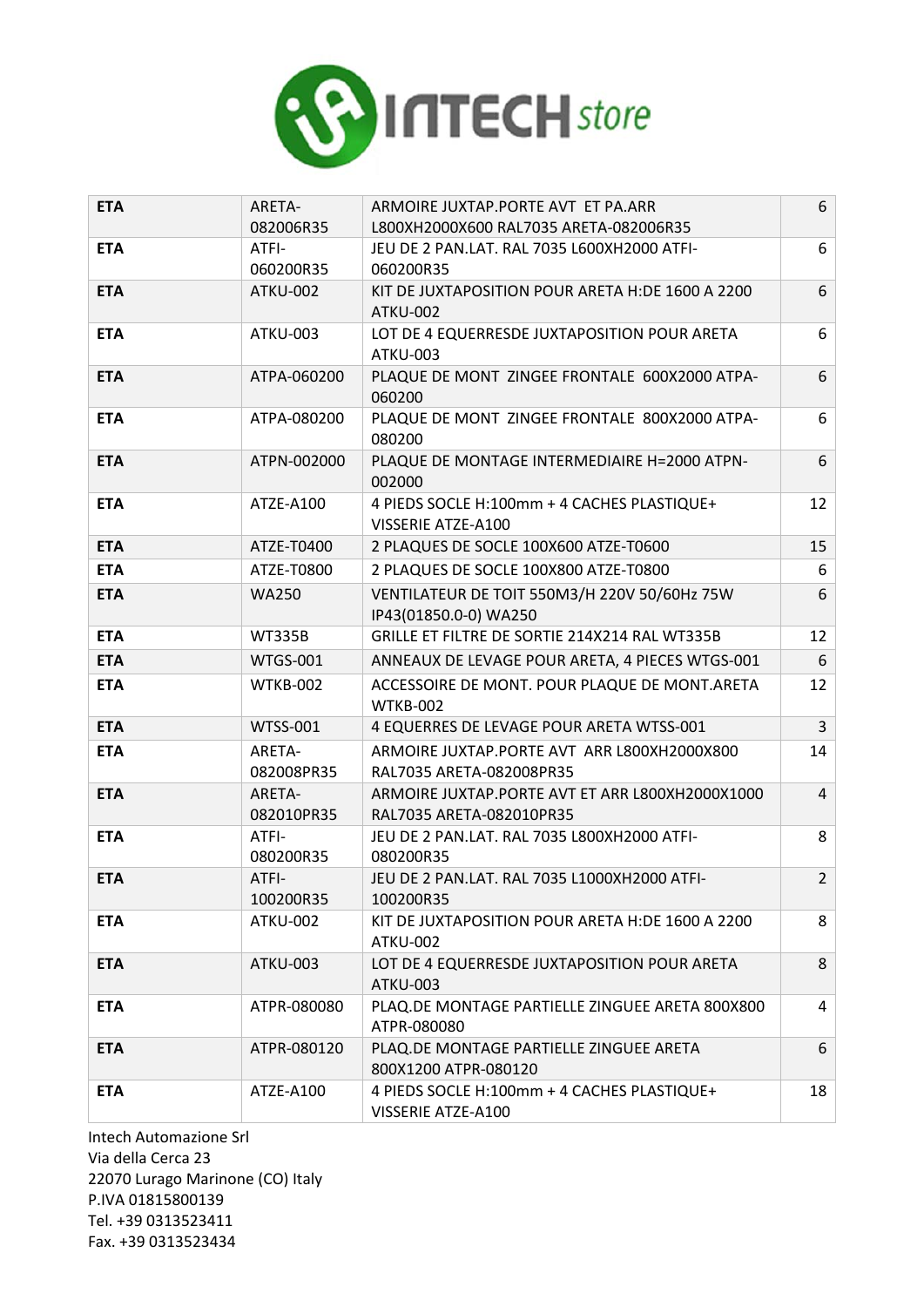

| <b>ETA</b> | ATZE-T0800           | 2 PLAQUES DE SOCLE 100X800 ATZE-T0800                                              | 29             |
|------------|----------------------|------------------------------------------------------------------------------------|----------------|
| <b>ETA</b> | ATZE-T1000           | 2 PLAQUES DE SOCLE 100X1000 ATZE-T1000                                             | $\overline{3}$ |
| <b>ETA</b> | <b>WA250</b>         | VENTILATEUR DE TOIT 550M3/H 220V 50/60Hz 75W<br>IP43(01850.0-0) WA250              | 10             |
| <b>ETA</b> | <b>WT335B</b>        | GRILLE ET FILTRE DE SORTIE 214X214 RAL WT335B                                      | 16             |
| <b>ETA</b> | <b>WTGS-001</b>      | ANNEAUX DE LEVAGE POUR ARETA, 4 PIECES WTGS-001                                    | 10             |
| <b>ETA</b> | <b>WTKA-001</b>      | KIT DE MONTAGE PR.PM PARTIELLE EN PARTIE HAUTE<br><b>WTKA-001</b>                  | 10             |
| <b>ETA</b> | WTKB-002             | ACCESSOIRE DE MONT. POUR PLAQUE DE MONT.ARETA<br><b>WTKB-002</b>                   | 8              |
| <b>ETA</b> | WTKK-<br>000800R35   | LOT 4 P DE FIXATION R.7035 POUR PROFILE 19",<br>ARMOIRE DE 800 + VI WTKK-000800R35 | 18             |
| <b>ETA</b> | WTMK-<br>422000R35   | LOT DE 2 MONTANTS 19" SYSTEMPLUS 42U H:2000 RAL<br>7035 WTMK-422000R35             | 18             |
| <b>ETA</b> | WTPR-050080          | JEU DE 4 PROFILSDE 50, LONG.800 WTPR-050080                                        | 8              |
| <b>ETA</b> | WTPR-050100          | JEU DE 4 PROFILSDE 50, LONG.1000 WTPR-050100                                       | $\overline{2}$ |
| <b>ETA</b> | WTRI-020500          | TABLETTE 19" PROF.500 H:2U PDS MAXI:40K(DDPR-<br>000500) WTRI-020500               | 42             |
| <b>ETA</b> | <b>WTSF-001</b>      | 8 KITS DE FIXATION POUR PROFILE DE 50 WTSF-001                                     | 10             |
| <b>ETA</b> | <b>WTSS-001</b>      | 4 EQUERRES DE LEVAGE POUR ARETA WTSS-001                                           | 4              |
| <b>ETA</b> | ARETA-<br>082006R35  | ARMOIRE JUXTAP.PORTE AVT ET PA.ARR<br>L800XH2000X600 RAL7035 ARETA-082006R35       | 6              |
| <b>ETA</b> | ARETA-<br>122006PR35 | ARMOIRE JUXTAP.L1200XH2000X600 PORTE AVT 1<br>PA.ARR ARETA-122006PR35              | 18             |
| <b>ETA</b> | ATFI-<br>060200R35   | JEU DE 2 PAN.LAT. RAL 7035 L600XH2000 ATFI-<br>060200R35                           | 12             |
| <b>ETA</b> | ATKU-002             | KIT DE JUXTAPOSITION POUR ARETA H:DE 1600 A 2200<br><b>ATKU-002</b>                | 12             |
| <b>ETA</b> | <b>ATKU-003</b>      | LOT DE 4 EQUERRESDE JUXTAPOSITION POUR ARETA<br><b>ATKU-003</b>                    | 12             |
| <b>ETA</b> | ATPA-080200          | PLAQUE DE MONT ZINGEE FRONTALE 800X2000 ATPA-<br>080200                            | 14             |
| <b>ETA</b> | ATPA-120200          | PLAQUE DE MONT ZINGEE FRONTALE 1200X2000 ATPA-<br>120200                           | 18             |
| <b>ETA</b> | ATPN-002000          | PLAQUE DE MONTAGE INTERMEDIAIRE H=2000 ATPN-<br>002000                             | 12             |
| <b>ETA</b> | ATZE-A100            | 4 PIEDS SOCLE H:100mm + 4 CACHES PLASTIQUE+<br>VISSERIE ATZE-A100                  | 24             |
| <b>ETA</b> | ATZE-T0600           | LOT DE 2 PLAQUES DE SOCLES 100X600 ATZE-T0600                                      | 18             |
| <b>ETA</b> | ATZE-T0800           | 2 PLAQUES DE SOCLE 100X800 ATZE-T0800                                              | 6              |
| <b>ETA</b> | ATZE-T1200           | 2 PLAQUES DE SOCLE 100X1200 ATZE-T1200                                             | 18             |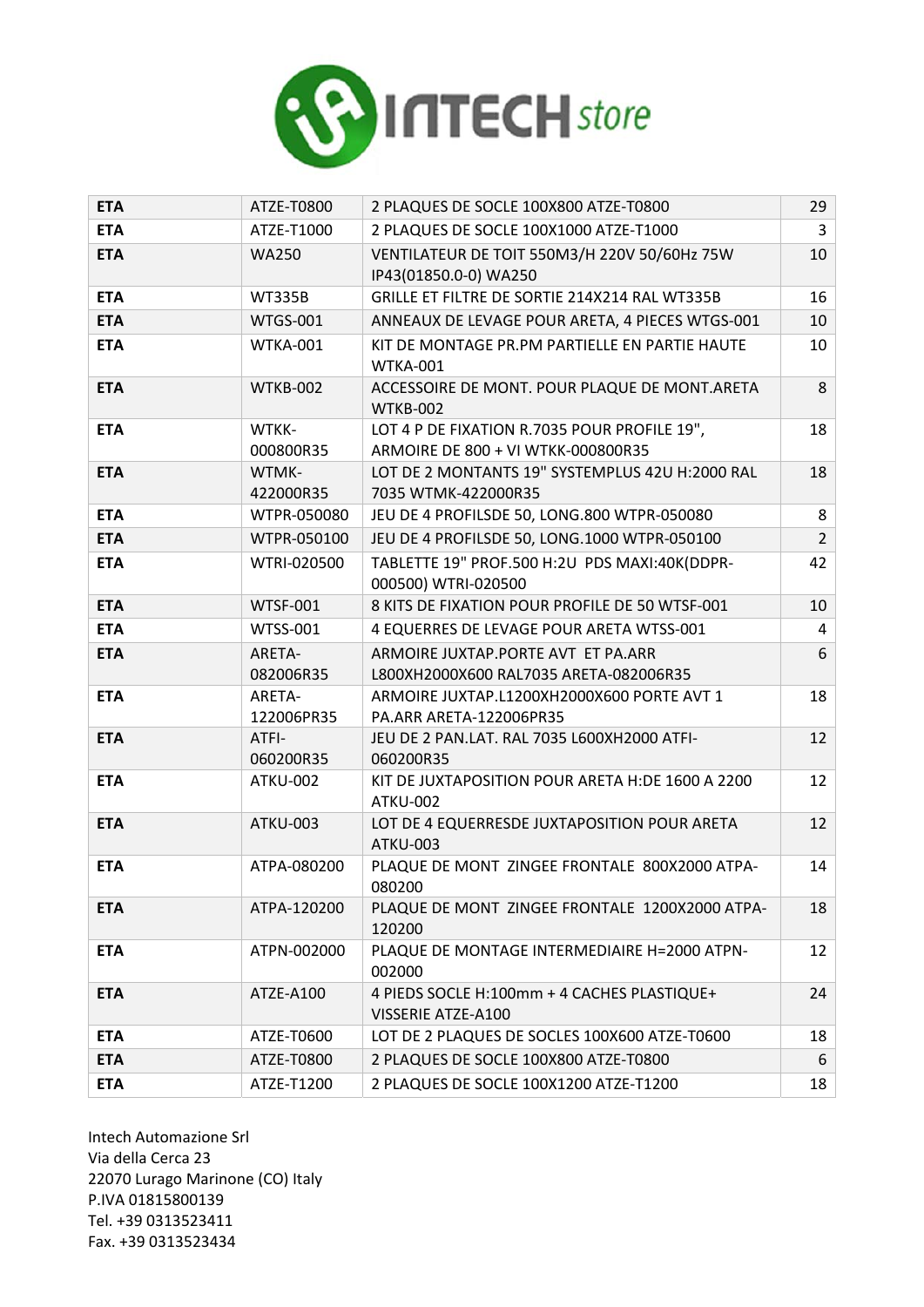

| <b>ETA</b>             | <b>WA250</b>              | VENTILATEUR DE TOIT 550M3/H 220V 50/60Hz 75W              | 12                      |
|------------------------|---------------------------|-----------------------------------------------------------|-------------------------|
|                        |                           | IP43(01850.0-0) WA250                                     |                         |
| <b>ETA</b>             | <b>WT335B</b>             | GRILLE ET FILTRE DE SORTIE 214X214 RAL WT335B             | 42                      |
| <b>ETA</b>             | <b>WTGS-001</b>           | ANNEAUX DE LEVAGE POUR ARETA, 4 PIECES WTGS-001           | 12                      |
| <b>ETA</b>             | <b>WTKB-002</b>           | ACCESSOIRE DE MONT. POUR PLAQUE DE MONT.ARETA<br>WTKB-002 | 32                      |
| <b>ETA</b>             | <b>WTSS-001</b>           | 4 EQUERRES DE LEVAGE POUR ARETA WTSS-001                  | 6                       |
| <b>ETIQUETTES M005</b> | M008ETIQUET<br><b>TES</b> | LOT ETIQUETTES M008ETIQUETTES                             | $\mathbf{1}$            |
| <b>ETIQUETTES M005</b> | M008ETIQUET<br><b>TES</b> | SYNOPTIQUES 170X140 EN T M008ETIQUETTES                   | $\overline{2}$          |
| <b>ETIQUETTES M005</b> | M008ETIQUET<br><b>TES</b> | SYNOPTIQUES 230X60 M008ETIQUETTES                         | 4                       |
| <b>ETIQUETTES M005</b> | M008ETIQUET<br><b>TES</b> | SYNOPTIQUES 240X140 EN T M008ETIQUETTES                   | $\overline{2}$          |
| <b>ETIQUETTES M005</b> | M008ETIQUET<br><b>TES</b> | SYNOPTIQUES 240X60 M008ETIQUETTES                         | $\overline{2}$          |
| <b>ETIQUETTES M005</b> | M008ETIQUET<br><b>TES</b> | SYNOPTIQUES 340X200 M008ETIQUETTES                        | $\overline{2}$          |
| <b>ETIQUETTES M005</b> | M008ETIQUET<br><b>TES</b> | SYNOPTIQUES 350X180 M008ETIQUETTES                        | $\overline{2}$          |
| <b>ETIQUETTES M005</b> | M008ETIQUET<br><b>TES</b> | SYNOPTIQUES 380X220 M008ETIQUETTES                        | $\overline{2}$          |
| <b>ETIQUETTES M005</b> | M008ETIQUET<br><b>TES</b> | SYNOPTIQUES 420X200 M008ETIQUETTES                        | 4                       |
| <b>ETIQUETTES M005</b> | M008ETIQUET<br><b>TES</b> | ETIQUETTES ASI 2T M008ETIQUETTES                          | 19                      |
| <b>ETIQUETTES M005</b> | M008ETIQUET<br><b>TES</b> | LOT ETIQUETTES M008ETIQUETTES                             | $\mathbf{1}$            |
| <b>FERRAZ</b>          | H090512P                  | 250V 5SF 0,5A 5.20 H090512P                               | 50                      |
| <b>FILERIE</b>         | FB1                       | BOBINE 100M FIL BLANC 1MM <sup>2</sup> FB1                | 19                      |
| <b>FILERIE</b>         | FBF1                      | BOBINE 100M FIL BLEU FONCE 1MM <sup>2</sup> FBF1          | 170                     |
| <b>FILERIE</b>         | FO <sub>1</sub>           | BOBINE 100M FIL ORANGE 1MM <sup>2</sup> FO1               | 4                       |
| <b>FILERIE</b>         | FO1.5                     | BOBINE 100M FIL ORANGE 1.5MM <sup>2</sup> FO1.5           | 12                      |
| <b>FILERIE</b>         | FO <sub>6</sub>           | BOBINE 100M FIL ORANGE 6MM <sup>2</sup> FO6               | $\mathbf{1}$            |
| <b>FILERIE</b>         | FV/J1.5                   | BOBINE 100M FIL VERT/JAUNE 1.5MM <sup>2</sup> FV/J1.5     | $\mathbf{1}$            |
| <b>FILERIE</b>         | FV/J6                     | BOBINE 100M FIL VERT/JAUNE 6MM <sup>2</sup> FV/J6         | $\overline{2}$          |
| <b>FILERIE</b>         | FB1                       | BOBINE 100M FIL BLANC 1MM <sup>2</sup> FB1                | $\overline{\mathbf{3}}$ |
| <b>FILERIE</b>         | FB1.5                     | BOBINE 100M FIL BLANC 1.5MM <sup>2</sup> FB1.5            | 5                       |
| <b>FILERIE</b>         | FB2.5                     | BOBINE 100M FIL BLANC 2.5MM <sup>2</sup> FB2.5            | 10                      |
| <b>FILERIE</b>         | FB4                       | BOBINE 100M FIL BLANC 4MM <sup>2</sup> FB4                | $\mathbf{3}$            |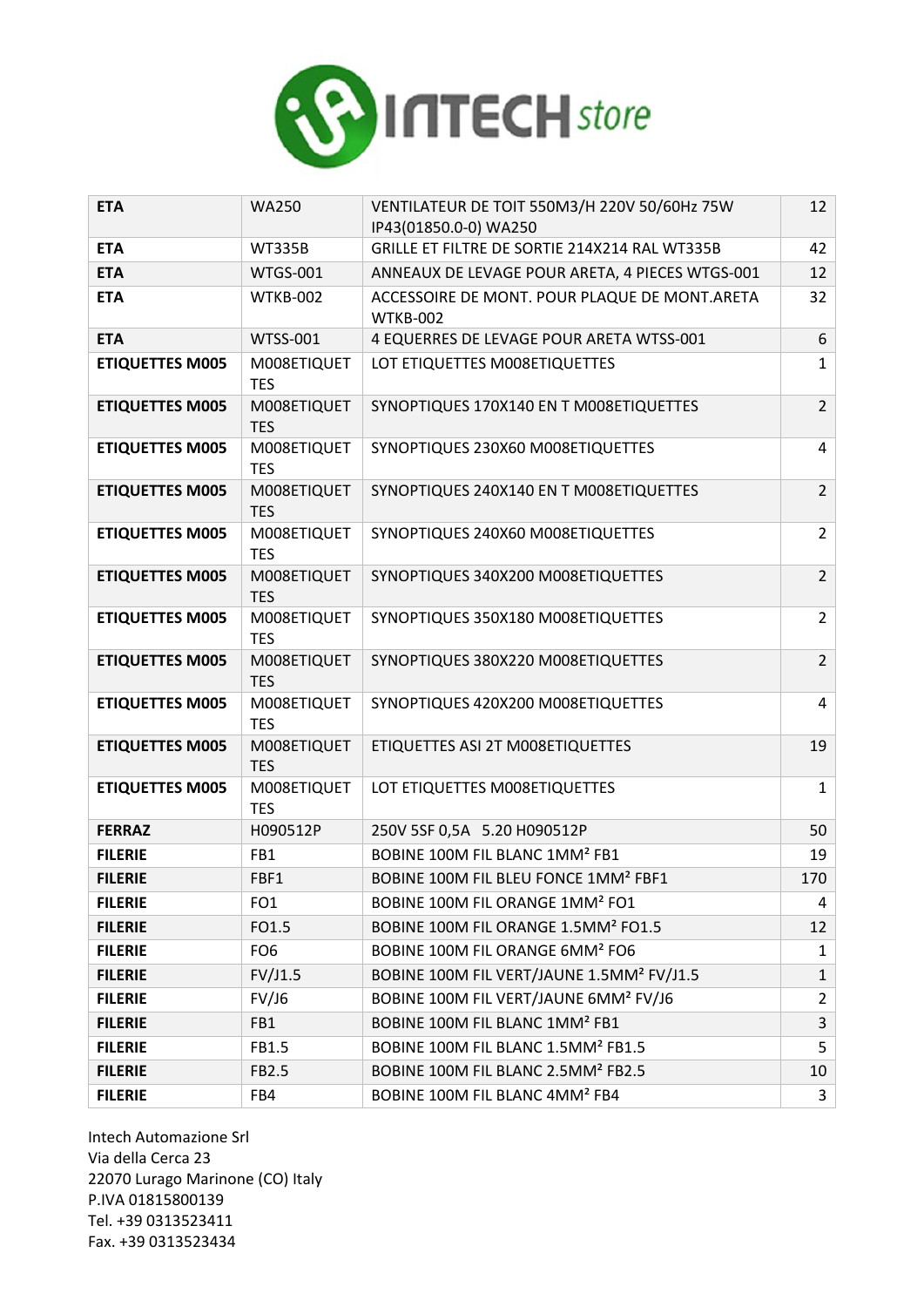

| <b>FILERIE</b> | <b>FBC2.5</b>                  | BOBINE 100M FIL BLEU CLAIR 2.5MM <sup>2</sup> FBC2.5  | $\mathbf{3}$            |
|----------------|--------------------------------|-------------------------------------------------------|-------------------------|
| <b>FILERIE</b> | FBF1                           | BOBINE 100M FIL BLEU FONCE 1MM <sup>2</sup> FBF1      | 3                       |
| <b>FILERIE</b> | <b>FBF1.5</b>                  | BOBINE 100M FIL BLEU FONCE 1.5MM <sup>2</sup> FBF1.5  | 5                       |
| <b>FILERIE</b> | <b>FBF2.5</b>                  | BOBINE 100M FIL BLEU FONCE 2.5MM <sup>2</sup> FBF2.5  | 9                       |
| <b>FILERIE</b> | FBF4                           | BOBINE 100M FIL BLEU FONCE 4MM <sup>2</sup> F FBF4    | $\overline{3}$          |
| <b>FILERIE</b> | FN1                            | BOBINE 100M FIL NOIR 1MM <sup>2</sup> FN1             | $\mathbf 1$             |
| <b>FILERIE</b> | <b>FN1.5</b>                   | BOBINE 100M FIL NOIR 1.5MM <sup>2</sup> FN1.5         | $\overline{2}$          |
| <b>FILERIE</b> | <b>FN2.5</b>                   | BOBINE 100M FIL NOIR 2.5MM <sup>2</sup> FN2.5         | $\overline{\mathbf{3}}$ |
| <b>FILERIE</b> | FO <sub>4</sub>                | BOBINE 100M FIL ORANGE 4MM <sup>2</sup> FO4           | $\overline{\mathbf{3}}$ |
| <b>FILERIE</b> | FR2.5                          | BOBINE 100M FIL ROUGE 2.5MM <sup>2</sup> FR2.5        | $\overline{\mathbf{3}}$ |
| <b>FILERIE</b> | <b>FV/J16-M</b>                | M FIL VERT/JAUNE 16 MM <sup>2</sup> FV/J16-M          | 23                      |
| <b>FILERIE</b> | FV/J2.5                        | BOBINE 100M FIL VERT/JAUNE 2.5MM <sup>2</sup> FV/J2.5 | 3                       |
| <b>FILERIE</b> | FV/J6                          | BOBINE 100M FIL VERT/JAUNE 6MM <sup>2</sup> FV/J6     | $\overline{4}$          |
| <b>FILERIE</b> | FB1                            | BOBINE 100M FIL BLANC 1MM <sup>2</sup> FB1            | 3                       |
| <b>FILERIE</b> | <b>FBC1.5</b>                  | BOBINE 100M FIL BLEU CLAIR 1.5MM <sup>2</sup> FBC1.5  | $\overline{2}$          |
| <b>FILERIE</b> | <b>FBC10</b>                   | BOBINE 100M FIL BLEU CLAIR 10MM <sup>2</sup> FBC10    | $\mathbf 1$             |
| <b>FILERIE</b> | FBF1                           | BOBINE 100M FIL BLEU FONCE 1MM <sup>2</sup> FBF1      | 9                       |
| <b>FILERIE</b> | <b>FBF1.5</b>                  | BOBINE 100M FIL BLEU FONCE 1.5MM <sup>2</sup> FBF1.5  | $\overline{4}$          |
| <b>FILERIE</b> | <b>FN1.5</b>                   | BOBINE 100M FIL NOIR 1.5MM <sup>2</sup> FN1.5         | $\overline{4}$          |
| <b>FILERIE</b> | <b>FN10</b>                    | BOBINE 100M FIL NOIR 10MM <sup>2</sup> FN10           | $\mathbf{1}$            |
| <b>FILERIE</b> | FN4                            | BOBINE 100M FIL NOIR 4MM <sup>2</sup> FN4             | $\mathbf 1$             |
| <b>FILERIE</b> | FN <sub>6</sub>                | BOBINE 100M FIL NOIR 6MM <sup>2</sup> FN6             | $\mathbf 1$             |
| <b>FILERIE</b> | FR1.5                          | BOBINE 100M FIL ROUGE 1.5MM <sup>2</sup> FR1.5        | $\overline{2}$          |
| <b>FILERIE</b> | <b>FR10 AU</b><br><b>METRE</b> | M FIL ROUGE 10 MM <sup>2</sup> FR10                   | 100                     |
| <b>FILERIE</b> | FV/J1.5                        | BOBINE 100M FIL VERT/JAUNE 1.5MM <sup>2</sup> FV/J1.5 | $1\,$                   |
| <b>FILERIE</b> | FV/J6                          | BOBINE 100M FIL VERT/JAUNE 6MM <sup>2</sup> FV/J6     | 3                       |
| <b>FILERIE</b> | FB1                            | BOBINE 100M FIL BLANC 1MM <sup>2</sup> FB1            | 5                       |
| <b>FILERIE</b> | FB1.5                          | BOBINE 100M FIL BLANC 1.5MM <sup>2</sup> FB1.5        | $\overline{\mathbf{4}}$ |
| <b>FILERIE</b> | FB2.5                          | BOBINE 100M FIL BLANC 2.5MM <sup>2</sup> FB2.5        | 3                       |
| <b>FILERIE</b> | FB4                            | BOBINE 100M FIL BLANC 4MM <sup>2</sup> FB4            | $\overline{2}$          |
| <b>FILERIE</b> | <b>FBC2.5</b>                  | BOBINE 100M FIL BLEU CLAIR 2.5MM <sup>2</sup> FBC2.5  | $\mathbf{1}$            |
| <b>FILERIE</b> | FBF1                           | BOBINE 100M FIL BLEU FONCE 1MM <sup>2</sup> FBF1      | 6                       |
| <b>FILERIE</b> | <b>FBF1.5</b>                  | BOBINE 100M FIL BLEU FONCE 1.5MM <sup>2</sup> FBF1.5  | $\mathbf{1}$            |
| <b>FILERIE</b> | <b>FBF2.5</b>                  | BOBINE 100M FIL BLEU FONCE 2.5MM <sup>2</sup> FBF2.5  | 3                       |
| <b>FILERIE</b> | FBF4                           | BOBINE 100M FIL BLEU FONCE 4MM <sup>2</sup> F FBF4    | $\overline{3}$          |
| <b>FILERIE</b> | FO <sub>1</sub>                | BOBINE 100M FIL ORANGE 1MM <sup>2</sup> FO1           | 9                       |
| <b>FILERIE</b> | FO2.5                          | BOBINE 100M FIL ORANGE 2.5MM <sup>2</sup> FO2.5       | $\overline{3}$          |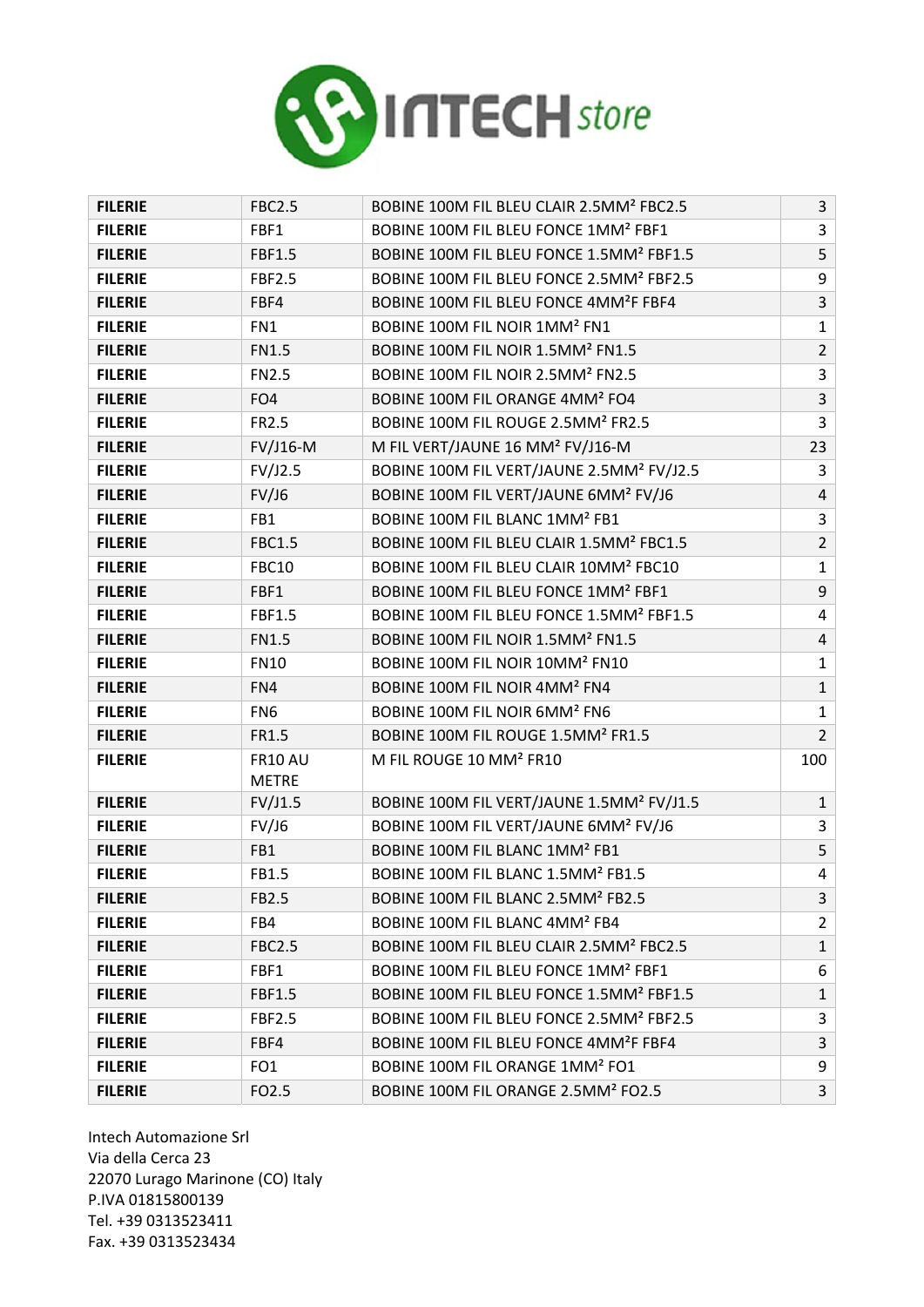

| <b>FILERIE</b>                                                   | FR1.5      | BOBINE 100M FIL ROUGE 1.5MM <sup>2</sup> FR1.5        | 3              |
|------------------------------------------------------------------|------------|-------------------------------------------------------|----------------|
| <b>FILERIE</b>                                                   | FR2.5      | BOBINE 100M FIL ROUGE 2.5MM <sup>2</sup> FR2.5        | $\mathbf{1}$   |
| <b>FILERIE</b>                                                   | FV/J1.5    | BOBINE 100M FIL VERT/JAUNE 1.5MM <sup>2</sup> FV/J1.5 | 3              |
| <b>FILERIE</b>                                                   | FV/J16-M   | M FIL VERT/JAUNE 16 MM <sup>2</sup> FV/J16-M          | 46             |
| <b>FILERIE</b>                                                   | FV/J2.5    | BOBINE 100M FIL VERT/JAUNE 2.5MM <sup>2</sup> FV/J2.5 | $\mathbf{1}$   |
| <b>FILERIE</b>                                                   | FV/J6      | BOBINE 100M FIL VERT/JAUNE 6MM <sup>2</sup> FV/J6     | $\overline{2}$ |
| <b>GAINE THERMO</b><br><b>ELECTRO</b>                            | GTHN12.7   | M GAINE THERMO 12.7 NOIR GTHN12.7                     | 3              |
| <b>GAINE THERMO</b><br><b>ELECTRO</b>                            | GTHV/J12.7 | M GAINE THERMO 12.7 VERT/JAUNE GTHV/J12.7             | $\overline{2}$ |
| <b>GAINE THERMO</b><br><b>ELECTRO</b>                            | GTHV/J25.4 | M GAINE THERMO 25.4 VERT/JAUNE GTHV/J25.4             | $\mathbf{1}$   |
| <b>GAINE THERMO</b><br><b>ELECTRO/ELEMATI</b><br>C               | GTHN12.7   | M GAINE THERMO 12.7 NOIR GTHN12.7                     | $\mathbf{1}$   |
| <b>GAINE THERMO</b><br><b>ELECTRO/ELEMATI</b><br>C               | GTHN19.1   | M GAINE THERMO 19.1 NOIR GTHN19.1                     | 1              |
| <b>GAINE THERMO</b><br><b>ELECTRO/ELEMATI</b><br>C               | GTHN4.8    | M GAINE THERMO 4.8 NOIR GTHN4.8                       | $\overline{2}$ |
| <b>GAINE THERMO</b><br>ELECTRO/ELEMATI<br>C                      | GTHN6.4    | M GAINE THERMO 6.4 NOIR GTHN6.4                       | 5              |
| <b>GAINE THERMO</b><br><b>ELECTRO/ELEMATI</b><br>C               | GTHN9.5    | M GAINE THERMO 9.5 NOIR GTHN9.5                       | $\mathbf{1}$   |
| <b>GAINE THERMO</b><br><b>ELECTRO/ELEMATI</b><br>C               | GTHT3.2    | M GAINE THERMO 3.2 TRANSPARENTE GTHT3.2               | 4              |
| <b>GAINE THERMO</b><br><b>NPI</b>                                | GTHV/J12.7 | M GAINE THERMO 12.7 VERT/JAUNE GTHV/J12.7             | $\overline{2}$ |
| <b>GAINE TRESSE</b>                                              | GTRN20     | M GAINE TRESSE NOIRE DIAM 20 GTRN20                   | 3              |
| <b>GAINE TRESSE</b><br><b>ELECTRO/TRESSAG</b><br><b>E-DORLAY</b> | GTRN10     | M GAINE TRESSE NOIRE DIAM 10 GTRN10                   | 92             |
| <b>GAINE TRESSE</b><br><b>ELECTRO/TRESSAG</b><br><b>E-DORLAY</b> | GTRN16     | M GAINE TRESSE NOIRE DIAM 16 GTRN16                   | 100            |
| <b>GAINE TRESSE</b><br><b>ELECTRO/TRESSAG</b><br><b>E-DORLAY</b> | GTRN25     | M GAINE TRESSE NOIRE DIAM 25 GTRN25                   | 50             |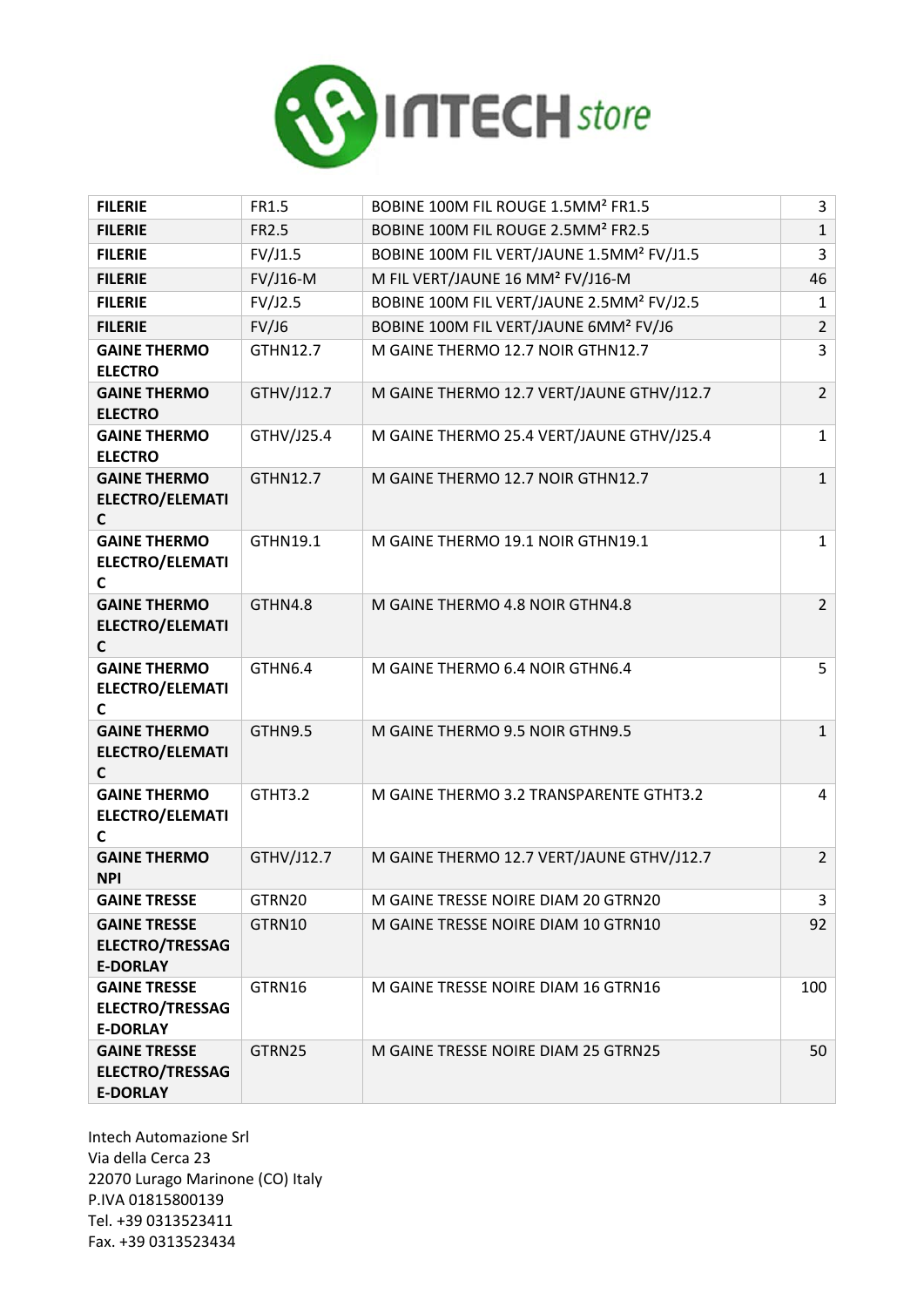

| <b>GAINE TRESSE</b><br><b>ELECTRO/TRESSAG</b>      | GTRN50           | M GAINE TRESSE NOIRE DIAM 50 GTRN50                                        | 12             |
|----------------------------------------------------|------------------|----------------------------------------------------------------------------|----------------|
| <b>E-DORLAY</b>                                    |                  |                                                                            | 8              |
| <b>GAINE TRESSE NPI</b><br><b>GAINE TRESSE NPI</b> | GTRN10<br>GTRN10 | M GAINE TRESSE NOIRE DIAM 10 GTRN10<br>M GAINE TRESSE NOIRE DIAM 10 GTRN10 | 3              |
|                                                    |                  |                                                                            |                |
| <b>GIGAMEDIA</b>                                   | M011GGM          | CORDON DUPLEX LC/SC 1M OM2 GGMD1MMCLC1M                                    | 28             |
| <b>GIGAMEDIA</b>                                   | M011GGM          | CORDON DUPLEX SC/SC 5M OM2 GGMD1MCC5M                                      | 5              |
| <b>GIGAMEDIA</b>                                   | M011GGM          | CORDON DUPLEX SC/ST MULTI 1M OM2 GGMD1MTC1M                                | $\overline{2}$ |
| <b>GIGAMEDIA</b>                                   | M011GGM          | CORDON DUPLEX SC/ST MULTI 2M OM2 GGMD1MTC2M                                | 6              |
| <b>GIGAMEDIA</b>                                   | M011GGM          | CORDON RJ45 C5E FTP 0.5M GGMCAT5EB05M                                      | 19             |
| <b>GIGAMEDIA</b>                                   | M011GGM          | CORDON RJ45 C5E FTP 10M GGMCAT5EB10M                                       | 11             |
| <b>GIGAMEDIA</b>                                   | M011GGM          | CORDON RJ45 C5E FTP 1M GGMCAT5EB1M                                         | 30             |
| <b>GIGAMEDIA</b>                                   | M011GGM          | CORDON RJ45 C5E FTP 20M GGMCAT5EB20M                                       | 38             |
| <b>GIGAMEDIA</b>                                   | M011GGM          | CORDON RJ45 C6 SFTP 2M GRIS GGMCAT6S2M                                     | 41             |
| <b>GIGAMEDIA</b>                                   | M011GGM          | CORDON RJ45 C6 SFTP 3M GRIS GGMCAT6S3M                                     | 28             |
| <b>GIGAMEDIA</b>                                   | M011GGM          | CORDON RJ45 C6 SFTP 5M GRIS GGMCAT6S5M                                     | 15             |
| <b>GIGAMEDIA</b>                                   | M011GGM          | CORDON DUPLEX LC/SC 1M OM2 GGMD1MMCLC1M                                    | 16             |
| <b>GIGAMEDIA</b>                                   | M011GGM          | CORDON DUPLEX SC/ST MULTI 2M OM2 GGMD1MTC2M                                | 24             |
| <b>GIGAMEDIA</b>                                   | M011GGM          | CORDON RJ45 C5E FTP 0.5M GGMCAT5EB05M                                      | $\mathbf{1}$   |
| <b>GIGAMEDIA</b>                                   | M011GGM          | CORDON RJ45 C5E FTP 10M GGMCAT5EB10M                                       | 19             |
| <b>GIGAMEDIA</b>                                   | M011GGM          | CORDON RJ45 C5E FTP 20M GGMCAT5EB20M                                       | 82             |
| <b>GIGAMEDIA</b>                                   | M011GGM          | CORDON RJ45 C6 SFTP 2M GRIS GGMCAT6S2M                                     | 49             |
| <b>GIGAMEDIA</b>                                   | M011GGM          | CORDON RJ45 C6 SFTP 3M GRIS GGMCAT6S3M                                     | 20             |
| <b>GIGAMEDIA</b>                                   | M011GGM          | CORDON RJ45 C6 SFTP 5M GRIS GGMCAT6S5M                                     | 40             |
| <b>GOULOTTE</b><br><b>PLASTIQUE</b>                | GOUL100X80       | Ig 2m goulotte plastique 100x80 GOUL100X80                                 | $\overline{7}$ |
| <b>GOULOTTE</b><br><b>PLASTIQUE</b>                | GOUL25X40        | Ig 2m goulotte plastique 25x40 GOUL25X40                                   | 15             |
| <b>GOULOTTE</b><br><b>PLASTIQUE</b>                | GOUL25X80        | Ig 2m goulotte plastique 25x80 GOUL25X80                                   | 54             |
| <b>GOULOTTE</b><br><b>PLASTIQUE</b>                | GOUL40X40        | Ig 2m goulotte plastique 40x40 GOUL40X40                                   | 18             |
| <b>GOULOTTE</b><br><b>PLASTIQUE</b>                | GOUL40X80        | Ig 2m goulotte plastique 40X80 GOUL40X80                                   | 42             |
| <b>GOULOTTE</b><br><b>PLASTIQUE</b>                | GOUL60X80        | Ig 2m goulotte plastique 60X80 GOUL60X80                                   | 69             |
| <b>GOULOTTE</b><br><b>PLASTIQUE</b>                | GOUL80X80        | Ig 2m goulotte plastique 80x80 GOUL80X80                                   | 24             |
| <b>GOULOTTE</b><br><b>PLASTIQUE</b>                | GOUL120X80       | Ig 2m goulotte plastique 120x80 GOUL120X80                                 | $\mathbf 1$    |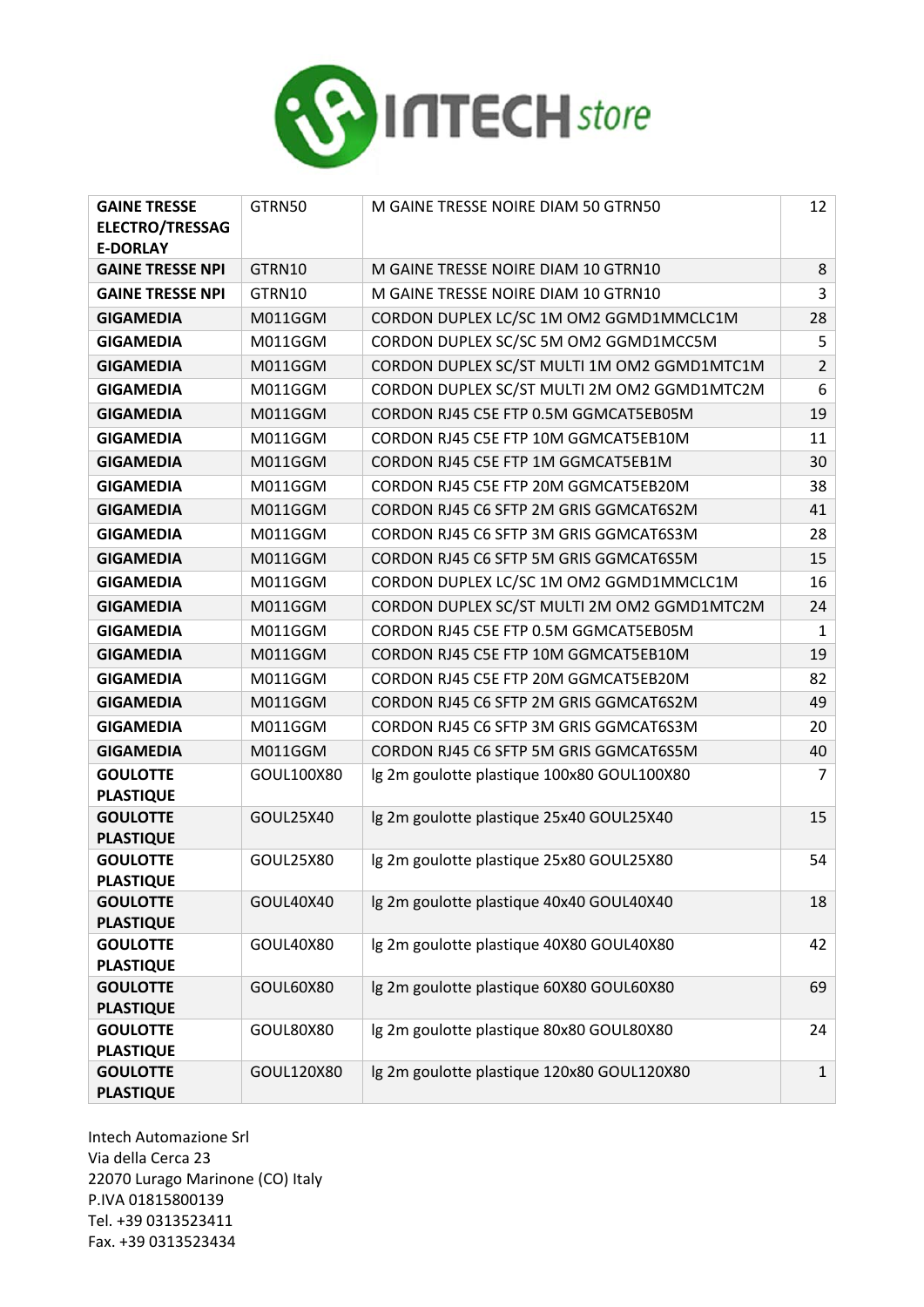

| <b>GOULOTTE</b><br><b>PLASTIQUE</b> | GOUL25X40      | Ig 2m goulotte plastique 25x40 GOUL25X40                                     | 28             |
|-------------------------------------|----------------|------------------------------------------------------------------------------|----------------|
| <b>GOULOTTE</b><br><b>PLASTIQUE</b> | GOUL60X80      | Ig 2m goulotte plastique 60X80 GOUL60X80                                     | 16             |
| <b>GOULOTTE</b><br><b>PLASTIQUE</b> | GOUL80X80      | Ig 2m goulotte plastique 80x80 GOUL80X80                                     | 24             |
| <b>GOULOTTE</b><br><b>PLASTIQUE</b> | GOUL100X80     | Ig 2m goulotte plastique 100x80 GOUL100X80                                   | $\mathbf{1}$   |
| <b>GOULOTTE</b><br><b>PLASTIQUE</b> | GOUL120X80     | Ig 2m goulotte plastique 120x80 GOUL120X80                                   | 4              |
| <b>GOULOTTE</b><br><b>PLASTIQUE</b> | GOUL40X80      | Ig 2m goulotte plastique 40X80 GOUL40X80                                     | 10             |
| <b>GOULOTTE</b><br><b>PLASTIQUE</b> | GOUL60X80      | Ig 2m goulotte plastique 60X80 GOUL60X80                                     | 27             |
| <b>GOULOTTE</b><br><b>PLASTIQUE</b> | GOUL80X80      | Ig 2m goulotte plastique 80x80 GOUL80X80                                     | 3              |
| <b>GOULOTTE</b><br><b>PLASTIQUE</b> | GOUL100X80     | Ig 2m goulotte plastique 100x80 GOUL100X80                                   | 24             |
| <b>GOULOTTE</b><br><b>PLASTIQUE</b> | GOUL120X80     | Ig 2m goulotte plastique 120x80 GOUL120X80                                   | 50             |
| <b>GOULOTTE</b><br><b>PLASTIQUE</b> | GOUL60X80      | Ig 2m goulotte plastique 60X80 GOUL60X80                                     | 32             |
| <b>HP</b>                           | M011HP         | Color LaserJet CP2025n CP2025n                                               | 24             |
| <b>IBA</b>                          | M011IBA        | ibaAnalyzer 33.010400                                                        | $\overline{2}$ |
| <b>IBA</b>                          | <b>M011IBA</b> | ibaFOB-io-D 11.115810                                                        | $\overline{2}$ |
| <b>IBA</b>                          | M011IBA        | ibaPDA-Reflective-Memory-Access 31.001220                                    | $\overline{2}$ |
| <b>IBA</b>                          | <b>M011IBA</b> | ibaPDA-V6-unlimited 30.666660                                                | $\overline{2}$ |
| <b>IBA</b>                          | M011IBA        | VMIC PCI 5565PIORC-110000 80.103200                                          | $\overline{2}$ |
| <b>IBA</b>                          | M011IBA        | ibaAnalyzer 33.010400                                                        | 4              |
| <b>IBA</b>                          | M011IBA        | ibaFOB-io-D 11.115810                                                        | 4              |
| <b>IFM ELECTRONIC</b>               | E10736         | E10736 E10736                                                                | 8              |
| <b>IFM ELECTRONIC</b>               | <b>EVC002</b>  | ADOGH040MSS0005H04 EVC002                                                    | 20             |
| <b>IFM ELECTRONIC</b>               | <b>IFS206</b>  | IFB3004BAPKG/M/US-104-DPO IFS206                                             | 12             |
| <b>IFM ELECTRONIC</b>               | <b>OGH700</b>  | OGHLPKG/US100 OGH700                                                         | 8              |
| <b>KRAUS-NAIMER</b>                 | KN00289S       | CA4 A214 600 EG SOF0001 - COMMUT INVERSEUR +<br>DISPOSITIFS KRAUS-N KN00289S | 126            |
| <b>KRAUS-NAIMER</b>                 | KN00290S       | CA10F-9804 600 E SOF0001 - COMMUTATEUR 5<br>POSITIONS KRAUS-NAIMER KN00290S  | 56             |
| <b>LEGRAND</b>                      | 36642          | 1/4 DE TOUR POUR GOULOTTE 036642                                             | 200            |
| M008 - Matériel de<br>câblage       | ASI 2T         | Etiq 180x(45+15)mm - logo Ansaldo Sistemi Industriali<br>avec texte ASI 2T   | 4              |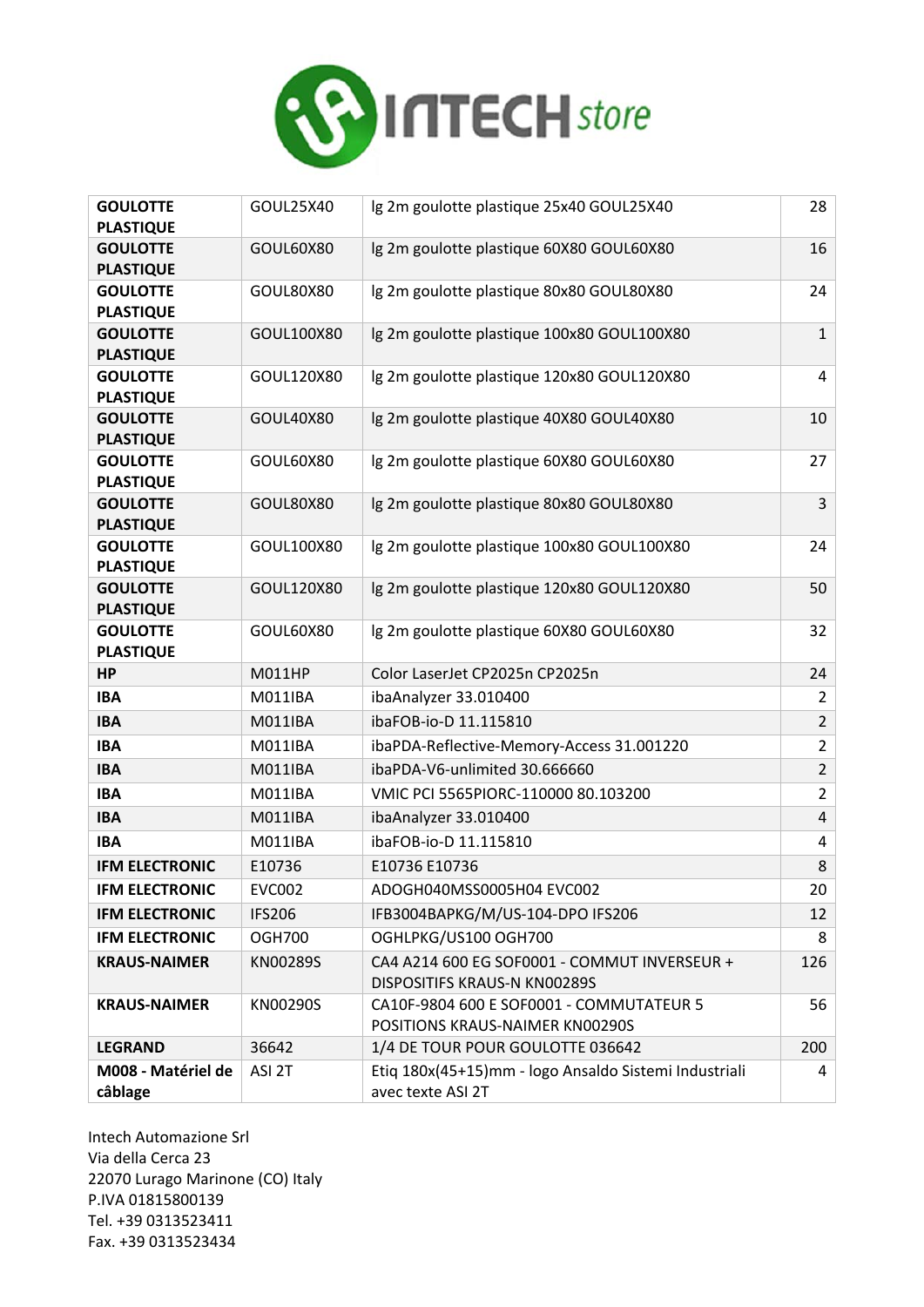

| <b>MICROSOFT</b>                | M011MICROS<br><b>OFT</b> | Office 2010 Home and Student english - 3 PC - DVD<br>M011MICROSOFT            | $\mathbf{1}$   |
|---------------------------------|--------------------------|-------------------------------------------------------------------------------|----------------|
| <b>MICROSOFT</b>                | M011MICROS               | Office 2010 Home and Student english - 3 PC - DVD 79G-                        | $\overline{2}$ |
|                                 | <b>OFT</b>               | 01900                                                                         |                |
| <b>MODELE</b>                   | M007                     | PERCAGES DES PORTES ET TOITS POUR VENTILATION<br>PERCAGE 164                  | $\mathbf{1}$   |
| <b>MODELE</b>                   | M008                     | Ruban - Brother - Tz 6mm noir Sur Blanc Q45-TZ211                             | 30             |
| <b>MTS SENSORS</b>              | 201542-2                 | Aimant type 201 542-2 201542-2                                                | 22             |
| <b>MTS SENSORS</b>              | 280640                   | PROGRAMMATEUR D'ADRESSE PROFIBUS TYPE 280 640<br>280640                       | $\mathbf{1}$   |
| <b>MTS SENSORS</b>              | 530096                   | Câble 10M + Connecteurs M8 femelle 530 096 530096                             | 22             |
| <b>MTS SENSORS</b>              | GBF-0300M-<br>U10        | GBF-0300M-U10-1-S2-G1100 Capteur linéaire de position<br>modèle GBF-0300M-U10 | 8              |
| <b>MTS SENSORS</b>              | RH-M-0150M-<br>A10       | RH-M-0150M-A10-1-P102 Capteur linéaire de position<br>modèle RH-M-0150M-A10   | 8              |
| <b>MTS SENSORS</b>              | RH-M-0300M-<br>A10       | RH-M-0300M-A10-1-P102 Capteur linéaire de position<br>modèle RH-M-0300M-A10   | $\overline{2}$ |
| <b>MTS SENSORS</b>              | RH-M-0600M-<br>A10       | RH-M-0600M-A10-1-P102 Capteur linéaire de position<br>modèle RH-M-0600M-A10   | $\overline{4}$ |
| <b>PHOENIX</b>                  | 2864011                  | MCR-SL-D-U-I 2864011                                                          | 12             |
| <b>PHOENIX</b>                  | 2289094                  | FLK 50/EZ-DR/ 200/KONFEK 2289094                                              | 130            |
| <b>PHOENIX</b>                  | 2294445                  | FLKM 50-PA-S300 2294445                                                       | 130            |
| <b>PHOENIX</b>                  | 2296485                  | FLK 20/EZ-DR/ 200KONFEK 2296485                                               | 41             |
| <b>PHOENIX</b>                  | 5736793                  | UM 45-32IM/LA/PLC/F-SO2967 5736793                                            | 88             |
| <b>PHOENIX</b>                  | 5742923                  | FLKM 20-PA-S300/F-SO2217 5742923                                              | 41             |
| <b>PHOENIX</b>                  | 5810295                  | FLKM 20/4AO/PLC/F-SO3254 5810295                                              | 23             |
| <b>PHOENIX</b>                  | 5810318                  | FLKM 20/8AIO/PLC/F-SO3251 5810318                                             | 18             |
| <b>PHOENIX</b>                  | <b>UM32GRG242</b><br>1   | UM-32R-G24/21/SI/PLC/F-SO8935 RELAIS<br>UM32GRG2421                           | 42             |
| <b>PHOENIX</b>                  | 2295677                  | FLK-PVB 2/48 2295677                                                          | 48             |
| <b>PLANET</b><br><b>WATTOHM</b> | 21175                    | M GOULOTTE SEGMA 150X100 6/6.5 GRIS 21175                                     | 48             |
| <b>PLANET</b><br><b>WATTOHM</b> | 26207                    | M COUVERCLE GOULOTTE SEGMA Largeur 150 26207                                  | 36             |
| <b>PLANET</b><br><b>WATTOHM</b> | PW21171                  | SEGMA 40X100 6/6,5 GRIS PW21171                                               | 48             |
| <b>PLANET</b><br><b>WATTOHM</b> | PW21172                  | SEGMA 60X100 6/6,5 GRIS PW21172                                               | 96             |
| <b>PLANET</b><br><b>WATTOHM</b> | PW21174                  | SEGMA 100X100 6/6,5 GRIS PW21174                                              | 64             |
| <b>PLANET</b><br><b>WATTOHM</b> | PW21175                  | SEGMA 150X100 6/6,5 GRIS PW21175                                              | 72             |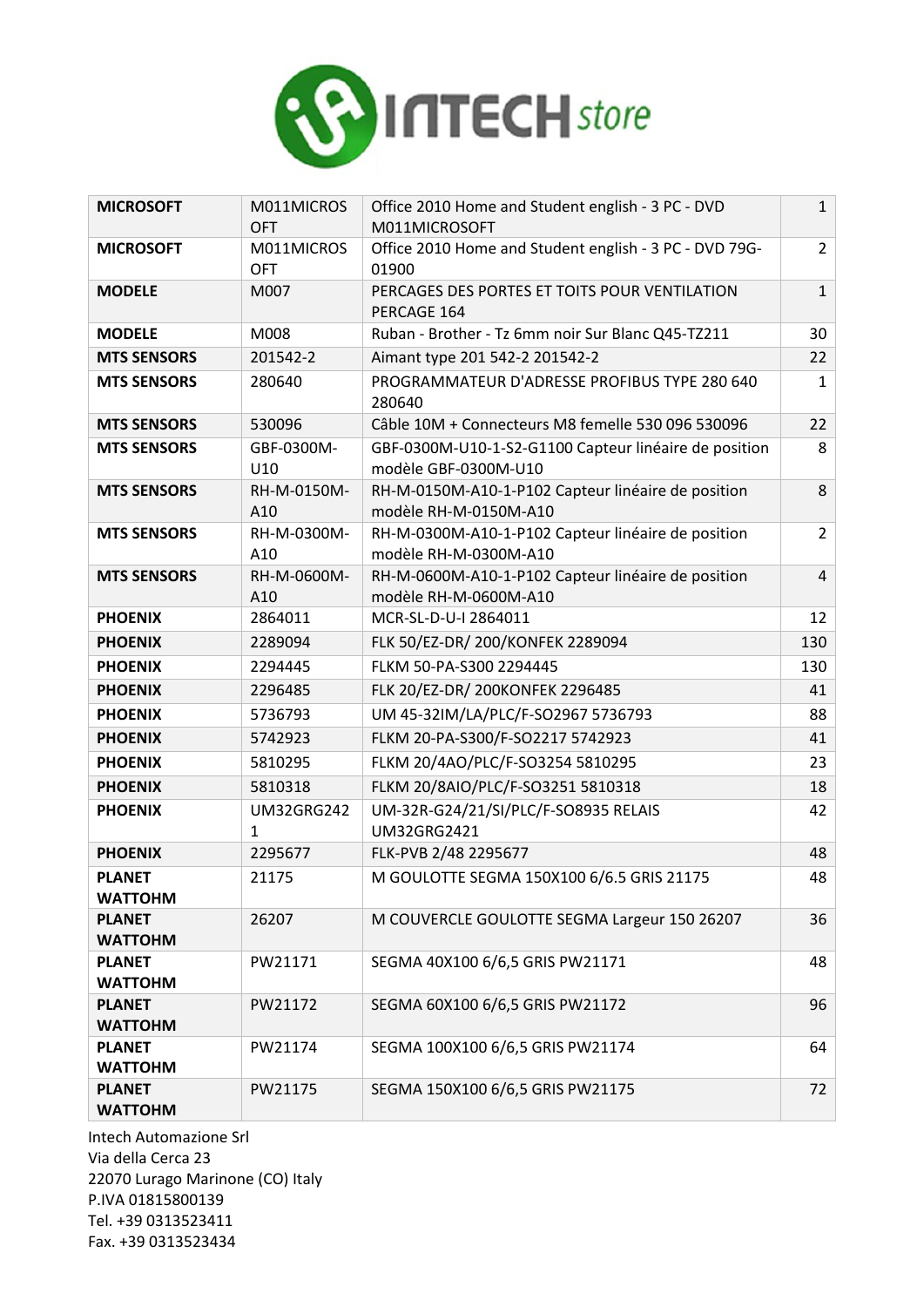

| <b>PLANET</b><br><b>WATTOHM</b>     | 21171           | M GOULOTTE SEGMA 40X100 6/6,5 GRIS 21171                               | 48             |
|-------------------------------------|-----------------|------------------------------------------------------------------------|----------------|
| <b>PROXITRON</b>                    | 2040T-5         | IKK 050.38 G- Inductive proximity switch Sn=50mm non-<br>flush 2040T-5 | 10             |
| <b>PROXITRON</b>                    | 2229H-5         | IKZ 182.28 H- Inductive proximity switch Sn=5mm flush<br>2229H-5       | 84             |
| <b>PROXITRON</b>                    | 2266A           | IKZ 122.23 G- Inductive proximity switch Sn=2mm flush<br>2266A         | 4              |
| <b>PROXITRON</b>                    | 2319B-5         | IKL 015.38 G- Inductive proximity switch Sn=15mm non-<br>flush 2319B-5 | 633            |
| <b>RAIL</b>                         | ECCAM6          | ECROU CAGE M6 SAREL 17126 ECCAM6                                       | 150            |
| <b>RAIL</b>                         | RASYMX2         | LG 2M RAIL ASYMETRIQUE PERFORE RASYMX2                                 | $\overline{2}$ |
| <b>RAIL</b>                         | RASYMX3         | LG 3M RAIL ASYMETRIQUE PERFORE RASYMX3                                 | 20             |
| <b>RAIL</b>                         | <b>RSUPPORT</b> | SUPPORT POUR MONTAGE INCLINE DES PROFILES<br><b>RSUPPORT</b>           | 8              |
| <b>RAIL</b>                         | RSYMX3          | LG 3M RAIL SYMETRIQUE PERFORE RSYMX3                                   | 47             |
| <b>RAIL</b>                         | <b>RT30X2</b>   | LG 2M RAIL TELEX RT30X2                                                | 16             |
| <b>RAIL</b>                         | RSYMX3          | LG 3M RAIL SYMETRIQUE PERFORE RSYMX3                                   | 40             |
| <b>RAIL</b>                         | RT30X2          | LG 2M RAIL TELEX RT30X2                                                | 20             |
| <b>RAIL</b>                         | <b>RSUPPORT</b> | SUPPORT POUR MONTAGE INCLINE DES PROFILES<br><b>RSUPPORT</b>           | 18             |
| <b>RAIL</b>                         | RSYMX3          | LG 3M RAIL SYMETRIQUE PERFORE RSYMX3                                   | 23             |
| <b>RAIL</b>                         | <b>RT30X2</b>   | LG 2M RAIL TELEX RT30X2                                                | 5              |
| <b>RAIL</b>                         | <b>RSUPPORT</b> | SUPPORT POUR MONTAGE INCLINE DES PROFILES<br><b>RSUPPORT</b>           | 36             |
| <b>RAIL</b>                         | RSYMX3          | LG 3M RAIL SYMETRIQUE PERFORE RSYMX3                                   | 41             |
| <b>RAIL</b>                         | RT30X2          | LG 2M RAIL TELEX RT30X2                                                | 11             |
| <b>REPERES</b>                      | 50130           | BOITE BAGUE PORTE-REPERE PM01 (3000) 50130                             | $\overline{2}$ |
| <b>SCHMERSAL</b>                    | 101057940       | TD250-11Z FIN DE COURSE 101057940                                      | 40             |
| <b>SCHMERSAL</b>                    | 101113734       | BPS300 AIMANT CODE /INTER SECU 101113734                               | 36             |
| <b>SCHMERSAL</b>                    | 101160615       | MSP452-11/11Y-M20 FIN DE COURSE ROTATIF<br>101160615                   | 16             |
| <b>SCHMERSAL</b>                    | 101174794       | BNS303-12ZG-ST INTER MAGNET DE SECU CODE M30<br>101174794              | 36             |
| <b>SCHMERSAL</b>                    | 870001314       | CD12M/0B-050A1 CORDON+M12 DRT-4P PVC 5M<br>870001314                   | 36             |
| <b>SCHNEIDER</b><br><b>ELECTRIC</b> | 15006           | INTER 2P 20A 380/415V 15006                                            | 82             |
| <b>SCHNEIDER</b><br><b>ELECTRIC</b> | 16776           | PC CLIC 250V 16A 2P T 16776                                            | 50             |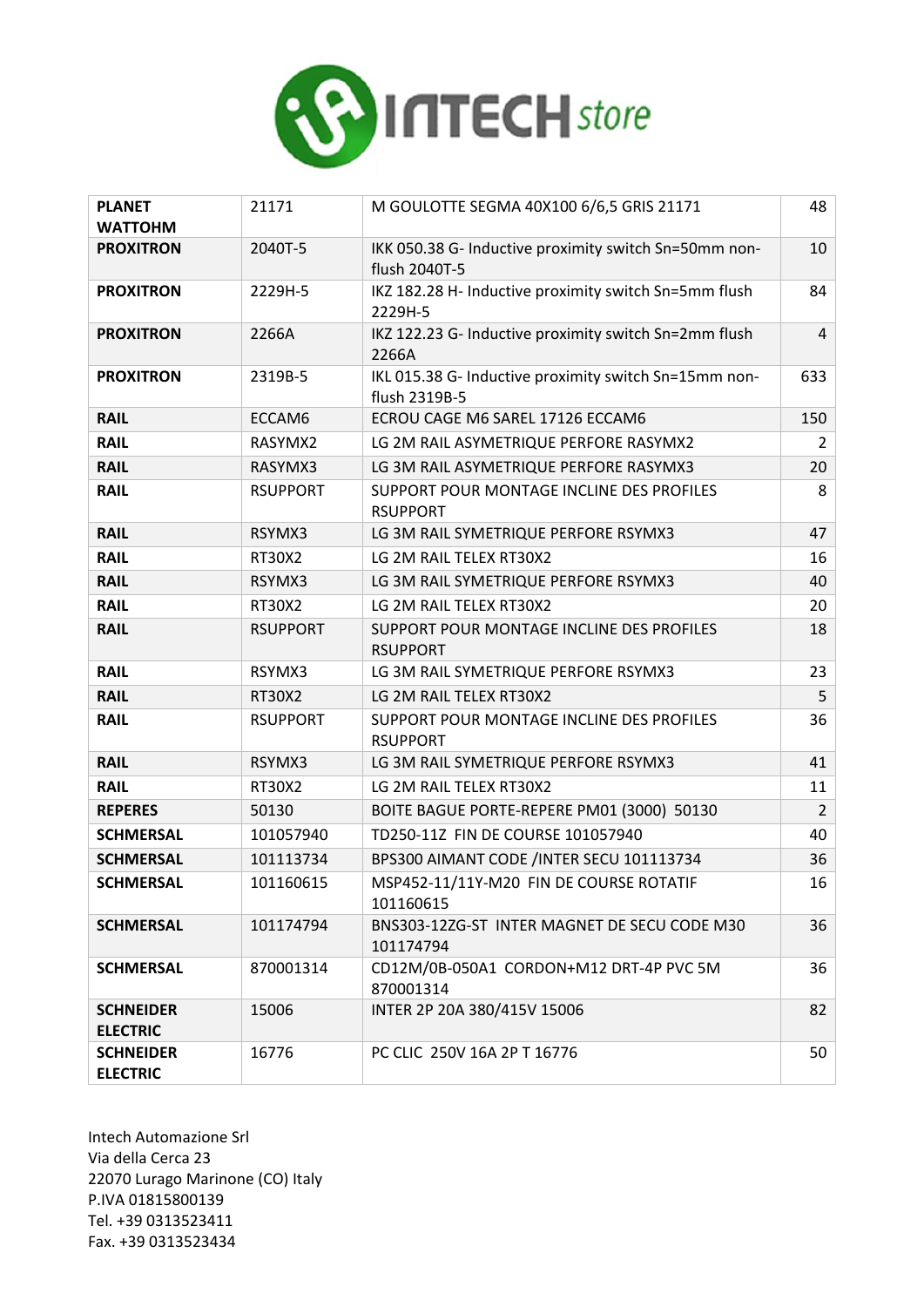

| <b>SCHNEIDER</b><br><b>ELECTRIC</b> | 23164     | ID 2P 25A 30MA 23164                     | 4              |
|-------------------------------------|-----------|------------------------------------------|----------------|
| <b>SCHNEIDER</b><br><b>ELECTRIC</b> | 24201     | C60N 2P 10A C 24201                      | 8              |
| <b>SCHNEIDER</b><br><b>ELECTRIC</b> | DZ5ME5    | ECROU COULISSANT D6 DZ5ME5               | 300            |
| <b>SCHNEIDER</b><br><b>ELECTRIC</b> | K1D004NCH | COMMUTATEUR DIA.22 K1D004NCH             | 5              |
| <b>SCHNEIDER</b><br><b>ELECTRIC</b> | K1D004NLH | COMMUTATEUR LP K1D004NLH                 | 5              |
| <b>SCHNEIDER</b><br><b>ELECTRIC</b> | SCHZB6AW6 | TETE POUR BOUTON POUSSOIR SCHZB6AW6      | 240            |
| <b>SCHNEIDER</b><br><b>ELECTRIC</b> | XB4BA21   | <b>BOUTON POUSSOIR XB4BA21</b>           | 275            |
| <b>SCHNEIDER</b><br><b>ELECTRIC</b> | XB4BA42   | <b>BOUTON POUSSOIR XB4BA42</b>           | 83             |
| <b>SCHNEIDER</b><br><b>ELECTRIC</b> | XB4BA61   | <b>BOUTON POUSSOIR XB4BA61</b>           | 98             |
| <b>SCHNEIDER</b><br><b>ELECTRIC</b> | XB4BD21   | <b>BOUTON TOURNANT NOIR DIAM XB4BD21</b> | 80             |
| <b>SCHNEIDER</b><br><b>ELECTRIC</b> | XB4BD33   | <b>BOUTON TOURNANT NOIR DIAM XB4BD33</b> | 8              |
| <b>SCHNEIDER</b><br><b>ELECTRIC</b> | XB4BD53   | <b>BOUTON TOURNANT NOIR DIAM XB4BD53</b> | 13             |
| <b>SCHNEIDER</b><br><b>ELECTRIC</b> | XB4BG21   | <b>BOUTON TOURNANT NOIR DIAM XB4BG21</b> | 39             |
| <b>SCHNEIDER</b><br><b>ELECTRIC</b> | XB4BS542  | <b>COUPURE D URGENCE XB4BS542</b>        | 103            |
| <b>SCHNEIDER</b><br><b>ELECTRIC</b> | XB4BVB1   | <b>VOYANT LUMINEUX XB4BVB1</b>           | 212            |
| <b>SCHNEIDER</b><br><b>ELECTRIC</b> | XB4BVB3   | <b>VOYANT LUMINEUX XB4BVB3</b>           | 12             |
| <b>SCHNEIDER</b><br><b>ELECTRIC</b> | XB4BVB4   | VOYANT LUMINEUX XB4BVB4                  | 16             |
| <b>SCHNEIDER</b><br><b>ELECTRIC</b> | XB4BW31B5 | <b>BOUTON POUSSOIR XB4BW31B5</b>         | 574            |
| <b>SCHNEIDER</b><br><b>ELECTRIC</b> | XB4BW33B5 | <b>BOUTON POUSSOIR XB4BW33B5</b>         | 337            |
| <b>SCHNEIDER</b><br><b>ELECTRIC</b> | XB4BW34B5 | <b>BOUTON POUSSOIR XB4BW34B5</b>         | 86             |
| <b>SCHNEIDER</b><br><b>ELECTRIC</b> | XB4BW35B5 | <b>BOUTON POUSSOIR XB4BW35B5</b>         | $\overline{2}$ |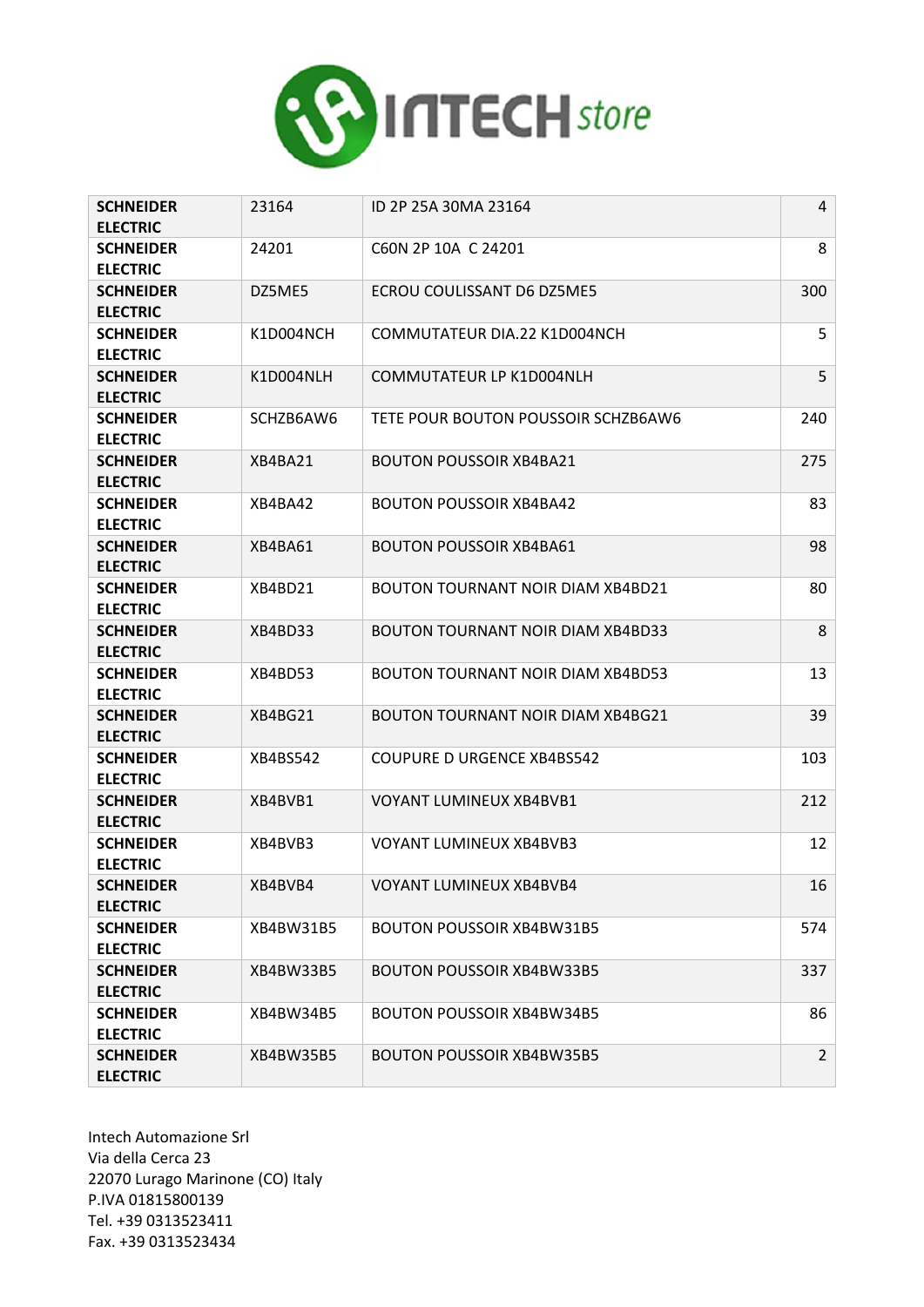

| <b>SCHNEIDER</b><br><b>ELECTRIC</b> | XB4BW36B5 | <b>BOUTON POUSSOIR LUMINEUX XB4BW36B5</b> | 200            |
|-------------------------------------|-----------|-------------------------------------------|----------------|
| <b>SCHNEIDER</b><br><b>ELECTRIC</b> | ZB4BC2    | TETE POUSSOIR C.DE POING ZB4BC2           | 90             |
| <b>SCHNEIDER</b><br><b>ELECTRIC</b> | ZB4BZ102  | <b>CORPS CONTACT A ZB4BZ102</b>           | 90             |
| <b>SCHNEIDER</b><br><b>ELECTRIC</b> | ZB6AW6    | TETE POUR BOUTON POUSSOIR ZB6AW6          | $\mathbf{1}$   |
| <b>SCHNEIDER</b><br><b>ELECTRIC</b> | ZB6Y905   | <b>OUTIL MONTAGE ECROU ZB6Y905</b>        | 10             |
| <b>SCHNEIDER</b><br><b>ELECTRIC</b> | ZB6Y906   | OUTIL METALLIQUE DE MONTAGE ZB6Y906       | 8              |
| <b>SCHNEIDER</b><br><b>ELECTRIC</b> | ZB6ZB65B  | <b>CORPS POUR BOUTON LUMINEU ZB6ZB65B</b> | 250            |
| <b>SCHNEIDER</b><br><b>ELECTRIC</b> | ZBE102    | <b>CONTACT VIS ETRIER O ZBE102</b>        | 90             |
| <b>SCHNEIDER</b><br><b>ELECTRIC</b> | ZBZ32     | PORT-ETIQUETTE PLAT 30X40 ZBZ32           | 200            |
| <b>SCHNEIDER</b><br><b>ELECTRIC</b> | ZBZ33     | PORTE-ETIQUETTE PLAT 30X50 ZBZ33          | 2000           |
| <b>SCHNEIDER</b><br><b>ELECTRIC</b> | ZBZ33     | PORT-ETIQUETTE PLAT 30X50 ZBZ33           | 100            |
| <b>SCHNEIDER</b><br><b>ELECTRIC</b> | 15006     | INTER 2P 20A 380/415V 15006               | 32             |
| <b>SCHNEIDER</b><br><b>ELECTRIC</b> | 18361     | C120N 2P 80A C 18361                      | 4              |
| <b>SCHNEIDER</b><br><b>ELECTRIC</b> | 24196     | C60N 2P 1A C 24196                        | 32             |
| <b>SCHNEIDER</b><br><b>ELECTRIC</b> | 24197     | C60N 2P 2A C 24197                        | 4              |
| <b>SCHNEIDER</b><br><b>ELECTRIC</b> | 24199     | C60N 2P 4A C 24199                        | 26             |
| <b>SCHNEIDER</b><br><b>ELECTRIC</b> | 24200     | C60N 2P 6A C 24200                        | 24             |
| <b>SCHNEIDER</b><br><b>ELECTRIC</b> | 24203     | C60N 2P 20A C 24203                       | 12             |
| <b>SCHNEIDER</b><br><b>ELECTRIC</b> | 26924     | <b>CONTACT OF C60/ID 26924</b>            | 16             |
| <b>SCHNEIDER</b><br><b>ELECTRIC</b> | 29450     | 1 CONTACT AUXI. OF/SD/SDE 29450           | $\overline{4}$ |
| <b>SCHNEIDER</b><br><b>ELECTRIC</b> | GV2P07    | DISJ.MOT.MTH 1,6-2,5 GV2P07               | 6              |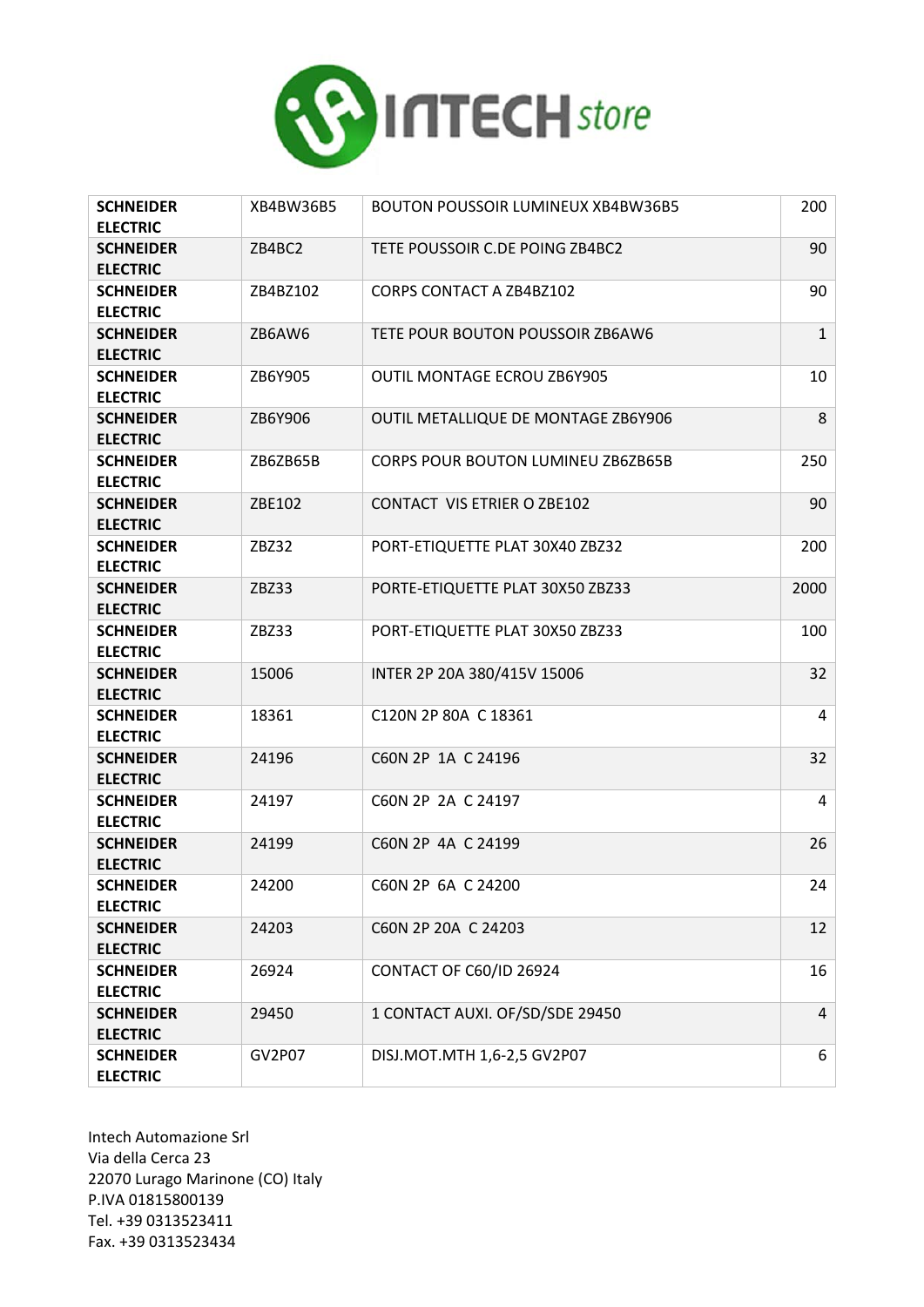

| <b>SCHNEIDER</b><br><b>ELECTRIC</b> | GV2P10   | DISJ.MOT.MTH 4-6,3 GV2P10                                           | 6              |
|-------------------------------------|----------|---------------------------------------------------------------------|----------------|
| <b>SCHNEIDER</b><br><b>ELECTRIC</b> | GV2P14   | DISJ.MOT.MTH 6-10 GV2P14                                            | $\overline{2}$ |
| <b>SCHNEIDER</b><br><b>ELECTRIC</b> | GV2P16   | DISJ.MOT.MTH 9-14 GV2P16                                            | $\overline{2}$ |
| <b>SCHNEIDER</b><br><b>ELECTRIC</b> | GVAE1    | ADDITIF FRONTAL F OU O GVAE1                                        | $\overline{2}$ |
| <b>SCHNEIDER</b><br><b>ELECTRIC</b> | LV429515 | 1 CACHE BORNES COURT 3P LV429515                                    | 12             |
| <b>SCHNEIDER</b><br><b>ELECTRIC</b> | LV430620 | NSX160F TM160D 3P2D LV430620                                        | $\overline{2}$ |
| <b>SCHNEIDER</b><br><b>ELECTRIC</b> | LV430621 | NSX160F TM125D 3P2D LV430621                                        | $\overline{2}$ |
| <b>SCHNEIDER</b><br><b>ELECTRIC</b> | 16776    | PC CLIC 250V 16A 2P T 16776                                         | 12             |
| <b>SCHNEIDER</b><br><b>ELECTRIC</b> | 18805    | disjoncteur modulaire Multi 9 NG125L 3 pôles 50 A<br>courbe C 18805 | $\mathbf{1}$   |
| <b>SCHNEIDER</b><br><b>ELECTRIC</b> | 18805    | NG125L 3P 50A C 3P 50A C 18805                                      | 5              |
| <b>SCHNEIDER</b><br><b>ELECTRIC</b> | 19072    | CONTACT OF/SD NG125 19072                                           | 6              |
| <b>SCHNEIDER</b><br><b>ELECTRIC</b> | 19088    | CDE ROT FRONT NOIR NG125 19088                                      | 6              |
| <b>SCHNEIDER</b><br><b>ELECTRIC</b> | 21098    | LOT 4 CONNECTEURS 25MM2 21098                                       | $\overline{4}$ |
| <b>SCHNEIDER</b><br><b>ELECTRIC</b> | 24196    | C60N 2P 1A C 24196                                                  | 112            |
| <b>SCHNEIDER</b><br><b>ELECTRIC</b> | 24197    | C60N 2P 2A C 24197                                                  | 120            |
| <b>SCHNEIDER</b><br><b>ELECTRIC</b> | 24197    | disjoncteur modulaire Multi 9 C60N 2 pôles 2 A courbe C<br>24197    | 4              |
| <b>SCHNEIDER</b><br><b>ELECTRIC</b> | 24199    | C60N 2P 4A C 24199                                                  | 23             |
| <b>SCHNEIDER</b><br><b>ELECTRIC</b> | 24200    | C60N 2P 6A C 24200                                                  | 67             |
| <b>SCHNEIDER</b><br><b>ELECTRIC</b> | 24201    | C60N 2P 10A C 24201                                                 | 17             |
| <b>SCHNEIDER</b><br><b>ELECTRIC</b> | 24202    | C60N 2P 16A C 24202                                                 | 4              |
| <b>SCHNEIDER</b><br><b>ELECTRIC</b> | 24203    | C60N 2P 20A C 24203                                                 | 6              |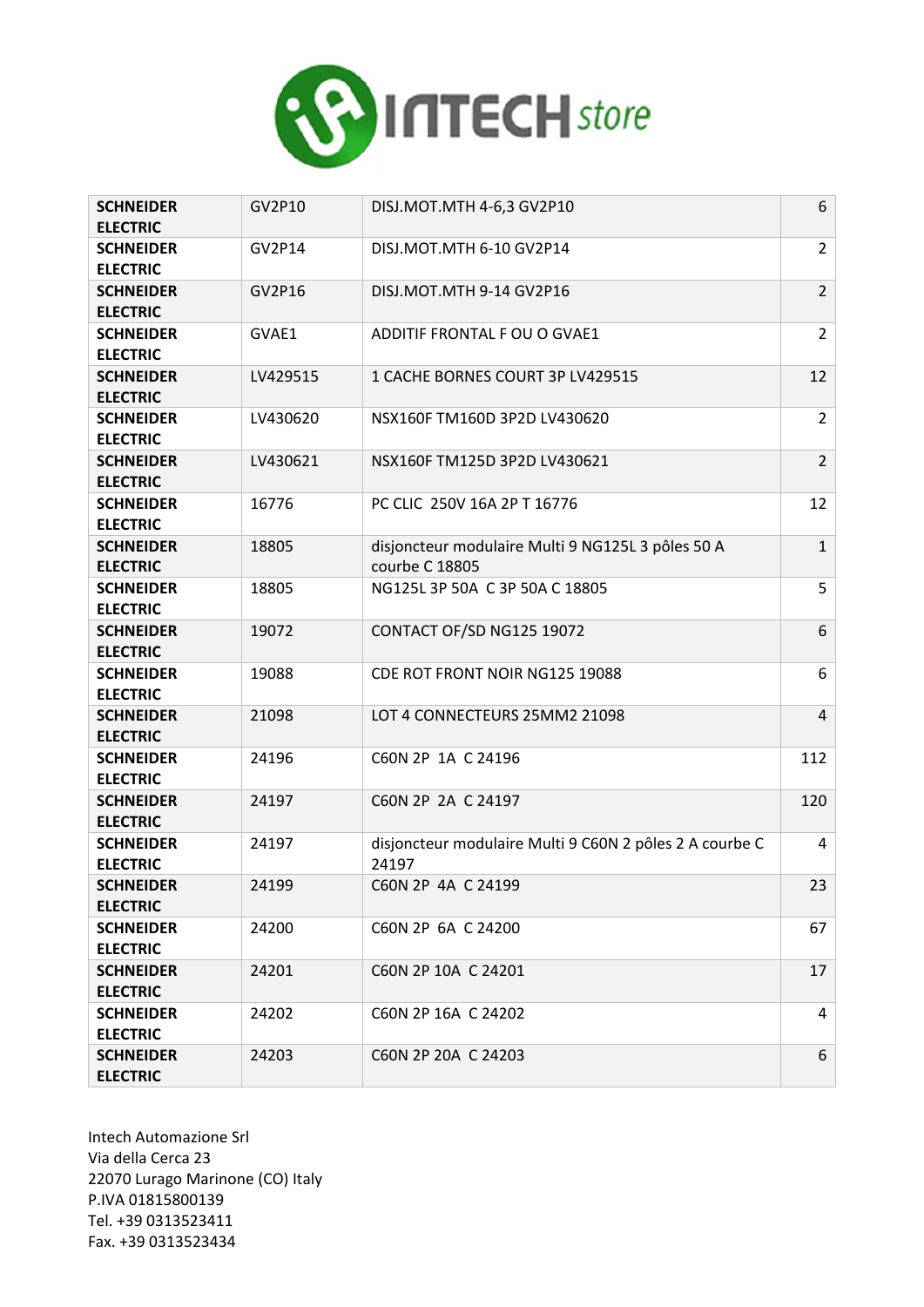

| <b>SCHNEIDER</b><br><b>ELECTRIC</b> | 24203         | disjoncteur modulaire Multi 9 C60N 2 pôles 20 A courbe<br>C 24203          | $\overline{2}$ |
|-------------------------------------|---------------|----------------------------------------------------------------------------|----------------|
| <b>SCHNEIDER</b><br><b>ELECTRIC</b> | 24204         | C60N 2P 25A C 24204                                                        | $\overline{2}$ |
| <b>SCHNEIDER</b><br><b>ELECTRIC</b> | 24205         | C60N 2P 32A C 24205                                                        | 8              |
| <b>SCHNEIDER</b><br><b>ELECTRIC</b> | 24206         | C60N 2P 40A C 24206                                                        | 16             |
| <b>SCHNEIDER</b><br><b>ELECTRIC</b> | 24208         | C60N 2P 63A C 24208                                                        | $\overline{2}$ |
| <b>SCHNEIDER</b><br><b>ELECTRIC</b> | 24211         | C60N 3P 3A C 24211                                                         | 12             |
| <b>SCHNEIDER</b><br><b>ELECTRIC</b> | 24213         | C60N 3P 6A C 24213                                                         | $\overline{2}$ |
| <b>SCHNEIDER</b><br><b>ELECTRIC</b> | 24214         | C60N 3P 10A C 24214                                                        | 8              |
| <b>SCHNEIDER</b><br><b>ELECTRIC</b> | 24582         | C60N 2P 3A D 24582                                                         | 6              |
| <b>SCHNEIDER</b><br><b>ELECTRIC</b> | 24584         | C60N 2P 6A D 24584                                                         | 6              |
| <b>SCHNEIDER</b><br><b>ELECTRIC</b> | 25433         | C60L 3P 3A C 25433                                                         | 14             |
| <b>SCHNEIDER</b><br><b>ELECTRIC</b> | 25435         | C60L 3P 6A C 25435                                                         | $\overline{4}$ |
| <b>SCHNEIDER</b><br><b>ELECTRIC</b> | 25436         | C60L 3P 10A C 25436                                                        | 8              |
| <b>SCHNEIDER</b><br><b>ELECTRIC</b> | 26509         | VIGI C60 2P 25A 30MA AC 26509                                              | 3              |
| <b>SCHNEIDER</b><br><b>ELECTRIC</b> | 26537         | VIGI C60 2P 40A 30MA AC 26537                                              | 6              |
| <b>SCHNEIDER</b><br><b>ELECTRIC</b> | 26924         | contact auxiliaire 1 OF 26924                                              | 57             |
| <b>SCHNEIDER</b><br><b>ELECTRIC</b> | 26924         | CONTACT OF C60/ID 26924                                                    | 245            |
| <b>SCHNEIDER</b><br><b>ELECTRIC</b> | 84005         | TF MON NU 8KVA (P231 400) 84005                                            | 6              |
| <b>SCHNEIDER</b><br><b>ELECTRIC</b> | <b>GV2P22</b> | DISJ.MOT.MTH 20-25 GV2P22                                                  | 5              |
| <b>SCHNEIDER</b><br><b>ELECTRIC</b> | <b>GV2P22</b> | Disjoncteur moteur GV2P 20 à 25 A 3P 3d Déclencheur<br>magnétotherm GV2P22 | $\mathbf{1}$   |
| <b>SCHNEIDER</b><br><b>ELECTRIC</b> | 15006         | INTER 2P 20A 380/415V 15006                                                | 16             |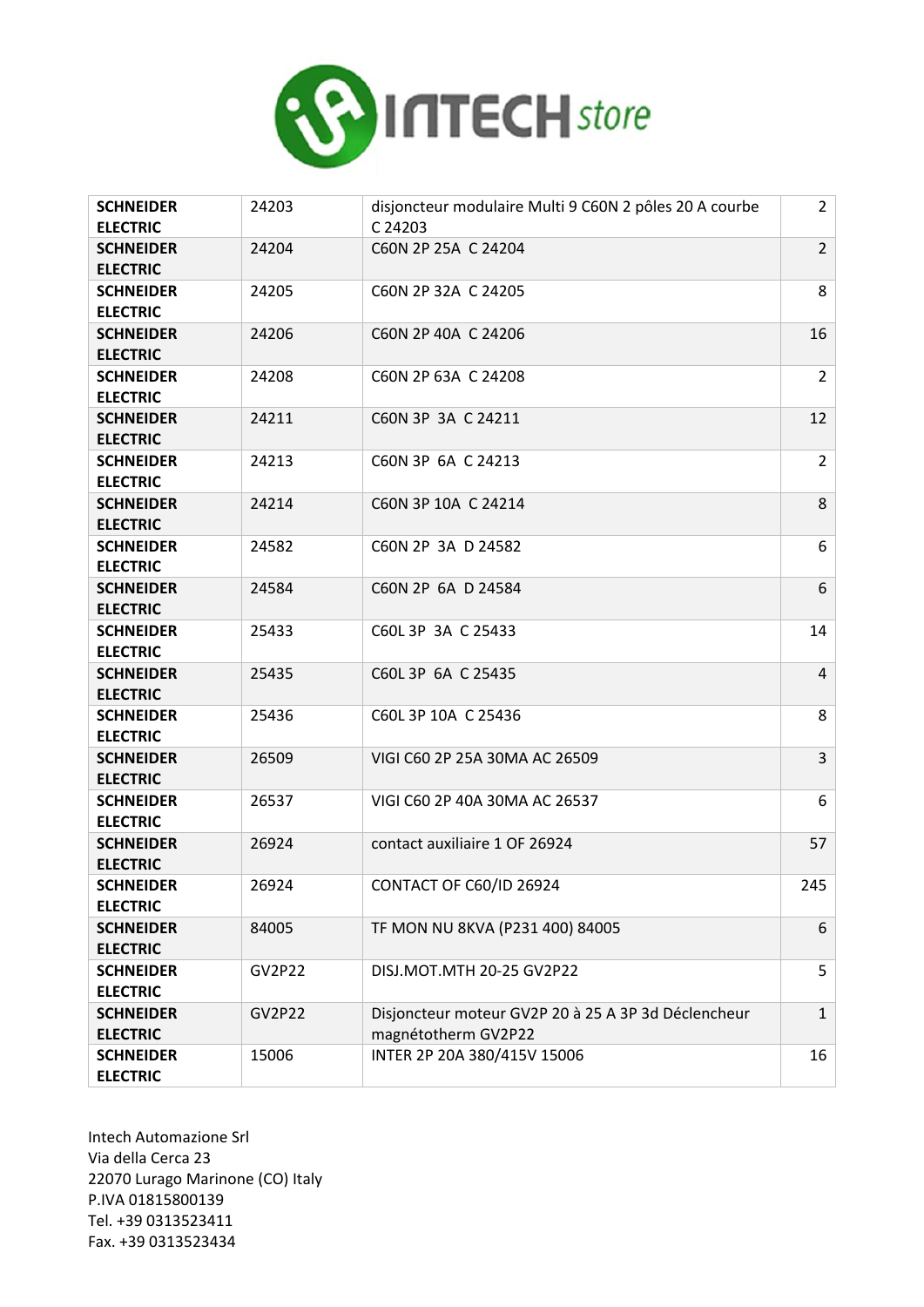

| <b>SCHNEIDER</b><br><b>ELECTRIC</b> | 15306             | PC CONFORT 250V 16A 2P T 15306             | 42             |
|-------------------------------------|-------------------|--------------------------------------------|----------------|
| <b>SCHNEIDER</b><br><b>ELECTRIC</b> | 23164             | ID 2P 25A 30MA 23164                       | 8              |
| <b>SCHNEIDER</b><br><b>ELECTRIC</b> | 23168             | ID 2P 40A 30MA 23168                       | $\overline{2}$ |
| <b>SCHNEIDER</b><br><b>ELECTRIC</b> | 24060             | C60N 2P 0,5A C 24060                       | 16             |
| <b>SCHNEIDER</b><br><b>ELECTRIC</b> | 24197             | C60N 2P 2A C 24197                         | 22             |
| <b>SCHNEIDER</b><br><b>ELECTRIC</b> | 24200             | C60N 2P 6A C 24200                         | 4              |
| <b>SCHNEIDER</b><br><b>ELECTRIC</b> | 24202             | C60N 2P 16A C 24202                        | 10             |
| <b>SCHNEIDER</b><br><b>ELECTRIC</b> | 24580             | C60N 2P 1A D 24580                         | 6              |
| <b>SCHNEIDER</b><br><b>ELECTRIC</b> | 14891             | JEU 2 PEIGNES UNI 48 PAS 14891             | 3              |
| <b>SCHNEIDER</b><br><b>ELECTRIC</b> | 15006             | INTER 2P 20A 380/415V 15006                | 24             |
| <b>SCHNEIDER</b><br><b>ELECTRIC</b> | 24170             | C60N 1P 1A C 24170                         | 20             |
| <b>SCHNEIDER</b><br><b>ELECTRIC</b> | 24171             | C60N 1P 2A C 24171                         | 60             |
| <b>SCHNEIDER</b><br><b>ELECTRIC</b> | 24196             | C60N 2P 1A C 24196                         | 22             |
| <b>SCHNEIDER</b><br><b>ELECTRIC</b> | 24197             | C60N 2P 2A C 24197                         | 9              |
| <b>SCHNEIDER</b><br><b>ELECTRIC</b> | 24199             | C60N 2P 4A C 24199                         | 6              |
| <b>SCHNEIDER</b><br><b>ELECTRIC</b> | 24200             | C60N 2P 6A C 24200                         | 12             |
| <b>SCHNEIDER</b><br><b>ELECTRIC</b> | 24203             | C60N 2P 20A C 24203                        | 6              |
| <b>SCHNEIDER</b><br><b>ELECTRIC</b> | CA4KN31BW3        | CONT 3F 10 BC VIS 24V DC CA4KN31BW3        | 368            |
| <b>SCHNEIDER</b><br><b>ELECTRIC</b> | GV2P06            | DISJ.MOT.MTH 1-1,6 GV2P06                  | 6              |
| <b>SECURELEC SOCEM</b>              | M005SECUREL<br>EC | ALIMENTATION 400Vac/24Vdc 120A ALIMSPE120A | $\overline{2}$ |
| <b>SECURELEC SOCEM</b>              | M005SECUREL<br>EC | ALIMENTATION 400Vac/24Vdc 150A ALIMSPE150A | $\overline{2}$ |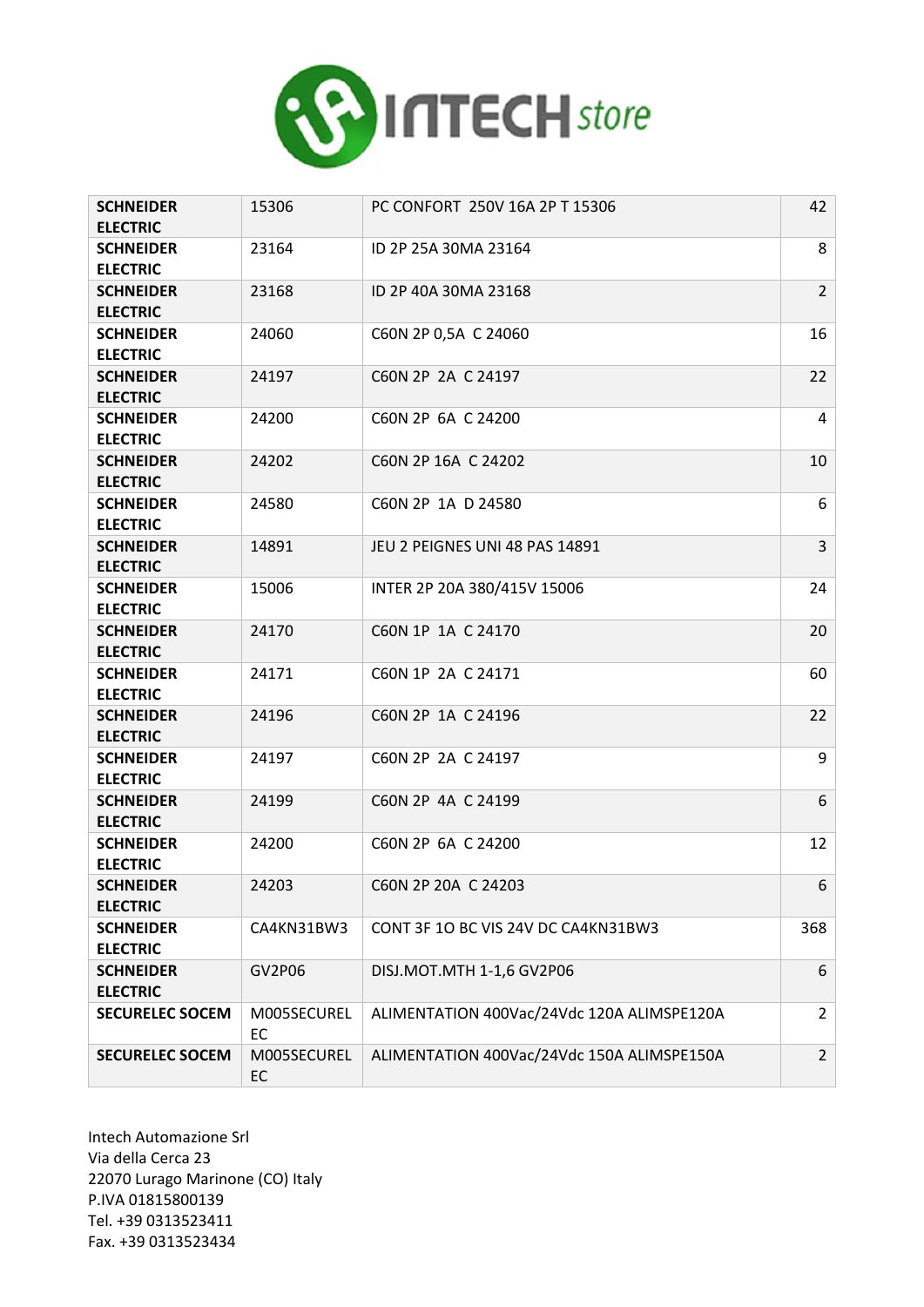

| <b>SECURELEC SOCEM</b> | M005SECUREL<br><b>EC</b> | ALIMENTATION 400Vac/24Vdc 80A ALIMSPE80A                                             | 4              |
|------------------------|--------------------------|--------------------------------------------------------------------------------------|----------------|
| <b>SES</b>             | MBLA2                    | MANCHONS A2 BLEU (x100) MBLA2                                                        | $\mathbf{1}$   |
| <b>SES</b>             | MBA4                     | MANCHONS A4 BLANC (x100) MBA4                                                        | $\mathbf{1}$   |
| <b>SICK</b>            | 1000132                  | PL50A Réflecteur PL50A 78X60 avec trous de fixation<br>1000132                       | 58             |
| <b>SICK</b>            | 1005385                  | WL36-B230 Barrage sur réflecteur 1005385                                             | 62             |
| <b>SICK</b>            | 1010922                  | WS/WE36-B230 Barrage emetteur- récepteur 1010922                                     | 24             |
| <b>SICK</b>            | 1012720                  | PL40A Réflecteur PL40A 60X40 avec trous de fixation<br>1012720                       | 4              |
| <b>SICK</b>            | 1017886                  | WT24-2V220 Détecteur en réflexion direct 1017886                                     | 6              |
| <b>SICK</b>            | 2005806                  | BEF-WN-W32 Equerre de fixation pour W32 2005806                                      | 86             |
| <b>SICK</b>            | 4026324                  | BEF-WG-W24 Equerre de fixation pour W24 Gd format<br>4026324                         | 6              |
| <b>SICK</b>            | 5308446                  | BEF-WN-M18 Equerre de fixation capteur M18 5308446                                   | 24             |
| <b>SICK</b>            | 6013407                  | VTE18-4P2240 Détecteur en réflexion direct 6013407                                   | 20             |
| <b>SICK</b>            | 6013677                  | VS/VE18-4P3140 Barrage emetteur recepteur 6013677                                    | 4              |
| <b>SICK</b>            | 6025901                  | DOL-1204-G05MC Prise droite femelle M12 4P+câble<br>contacts IP68 6025901            | 24             |
| <b>SIEMENS AUT</b>     | 6EP13363BA0<br>0         | SITOP MODULAR 20 ALIMENTATION STABILISEE ENTREE:<br>120/230 V CA SO 6EP13363BA00     | 4              |
| <b>SIEMENS AUT</b>     | 6EP14363BA0<br>0         | SITOP MODULAR 20 ALIMENTATION STABILISEE ENTREE:<br>3X 400-500 V CA 6EP14363BA00     | 10             |
| <b>SIEMENS AUT</b>     | 6EP14373BA0<br>$\Omega$  | SITOP MODULAR 40 ALIMENTATION STABILISEE ENTREE:<br>3X 400-500 V CA 6EP14373BA00     | $\overline{2}$ |
| <b>SIEMENS AUT</b>     | 6EP13363BA0<br>0         | SITOP MODULAR 20 ALIMENTATION STABILISEE ENTREE:<br>120/230 V CA SO 6EP13363BA00     | 6              |
| <b>SIEMENS AUT</b>     | 6EP13373BA0<br>$\Omega$  | SITOP MODULAR 40 ALIMENTATION STABILISEE ENTREE:<br>120/230 V CA SO 6EP13373BA00     | 6              |
| <b>SIEMENS AUT</b>     | 6ES71314BF00<br>0AA0     | SIMATIC DP 1 MODULE ELECTRON. POUR ET 200S. 8E<br>TOR 24 V CC LARG 6ES71314BF000AA0  | 209            |
| <b>SIEMENS AUT</b>     | 6ES71314BF00<br>0AA0     | SIMATIC DP. 1 MODULE ELECTRON. POUR ET 200S. 8E<br>TOR 24 V CC LARG 6ES71314BF000AA0 | $\overline{2}$ |
| <b>SIEMENS AUT</b>     | 6ES71324BF00<br>0AA0     | SIMATIC DP 1 MODULE ELECTRON. POUR ET 200S 8S TOR<br>24 VCC/0,5A LA 6ES71324BF000AA0 | 239            |
| <b>SIEMENS AUT</b>     | 6ES71324BF00<br>0AA0     | SIMATIC DP 1 MODULE ELECTRON. POUR ET 200S 8S TOR<br>24 VCC/0,5A LA 6ES71324BF000AA0 | 4              |
| <b>SIEMENS AUT</b>     | 6ES71354GB0<br>10AB0     | SIMATIC DP MODULE ELECTRONIQUE POUR ET 200S 2 S<br>AN. I LARGEUR 15 6ES71354GB010AB0 | 12             |
| <b>SIEMENS AUT</b>     | 6ES71384CA0<br>10AA0     | SIMATIC DP MODULE ALIM. PM-E POUR ET 200S- DC 24V<br>AVEC DIAGNOSTI 6ES71384CA010AA0 | 10             |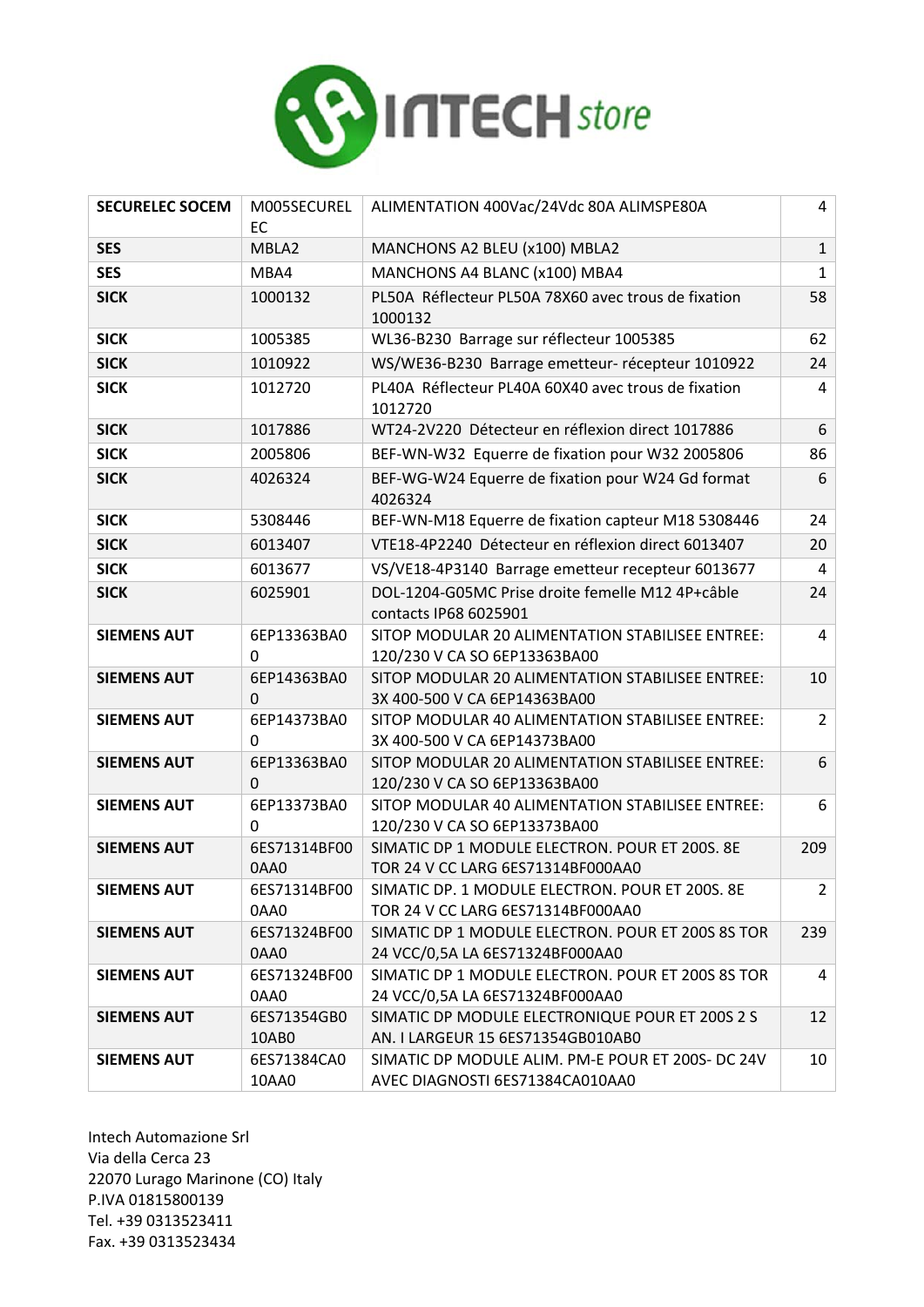

| <b>SIEMENS AUT</b> | 6ES71511AA0          | SIMATIC DP COUPLEUR IM151-1 STANDARD POUR                                            | 10             |
|--------------------|----------------------|--------------------------------------------------------------------------------------|----------------|
|                    | 50AB0                | ET200S- AVEC MODULE DE 6ES71511AA050AB0                                              |                |
| <b>SIEMENS AUT</b> | 6ES71511CA0          | ET 200S COMPACT 32DI STD 24 V CC 3 MS EXTENSION A                                    | $\mathbf{1}$   |
|                    | 01BL0                | MAX. 12 MODULE 6ES71511CA001BL0                                                      |                |
| <b>SIEMENS AUT</b> | 6ES71511CA0          | ET 200S COMPACT 32DI STD 24 V CC 3 MS EXTENSION A                                    | 52             |
|                    | 01BL0                | MAX. 12 MODULE 6ES71511CA001BL0                                                      |                |
| <b>SIEMENS AUT</b> | 6ES71511CA0          | ET 200S COMPACT 16DI/16DO STD 24 V CC 3 MS- 24 V CC                                  | 25             |
|                    | 03BLO                | 0,5 A EXTENS 6ES71511CA003BL0                                                        |                |
| <b>SIEMENS AUT</b> | 6ES71531AA0          | SIMATIC DP COUPLEUR IM 153-1 POUR ET 200M POUR                                       | 39             |
|                    | 30XB0                | MAX. 8 MODULES S7 6ES71531AA030XB0                                                   |                |
| <b>SIEMENS AUT</b> | 6ES71531AA0          | SIMATIC DP COUPLEUR IM 153-1 POUR ET 200M POUR                                       | 6              |
|                    | 30XB0                | MAX. 8 MODULES S7 6ES71531AA030XB0                                                   |                |
| <b>SIEMENS AUT</b> | 6ES71580AD0          | SIMATIC DP PERIPHERIE DECENTR. COUPLEUR DP/DP                                        | $\overline{2}$ |
|                    | 10XA0                | MODULE DE COUPLAGE 6ES71580AD010XA0                                                  |                |
| <b>SIEMENS AUT</b> | 6ES71934CB20         | SIMATIC DP 5 EMBASES TM-E15S24-01 POUR ET 200S                                       | 93             |
|                    | 0AA0                 | POUR MODULES ELEC 6ES71934CB200AA0                                                   |                |
| <b>SIEMENS AUT</b> | 6ES71934CD2          | SIMATIC DP EMBASE TM-P15S23-A0 POUR ET 200S P.                                       | 10             |
|                    | 00AA0                | MODULE ALIM. LARG 6ES71934CD200AA0                                                   |                |
| <b>SIEMENS AUT</b> | 6ES71934DL10         | SIMATIC DP MODULE DE TERMINAL TM-C120S POUR ET                                       | 78             |
|                    | 0AA0                 | 200S COMPACT BORN 6ES71934DL100AA0                                                   |                |
| <b>SIEMENS AUT</b> | 6ES73211BL00         | SIMATIC S7-300 ENTREES TOR SM 321 AV. SEPAR.                                         | 123            |
|                    | 0AA0                 | GALVANIQUE 32 E TOR 6ES73211BL000AA0                                                 |                |
| <b>SIEMENS AUT</b> | 6ES73221BL00         | SIMATIC S7-300 SORTIE TOR SM 322 AVEC SEPAR.                                         | 47             |
|                    | 0AA0                 | GALVANIQUE 32S TOR 6ES73221BL000AA0                                                  |                |
| <b>SIEMENS AUT</b> | 6ES73317KF02         | SIMATIC S7-300 ENTREES ANALOG. SM 331 AV. SEPAR.                                     | 11             |
|                    | 0AB <sub>0</sub>     | GALVANIQUE 8 EA 6ES73317KF020AB0                                                     |                |
| <b>SIEMENS AUT</b> | 6ES73325HD0          | SIMATIC S7-300 SORTIES ANALOG. SM 332 AV. SEPAR.                                     | 24             |
|                    | 10AB0                | GALVANIQUE 4 SA 6ES73325HD010AB0                                                     |                |
| <b>SIEMENS AUT</b> | 6ES73901AE80         | SIMATIC S7-300 PROFILE SUPPORT L=480MM                                               | 44             |
|                    | 0AA0                 | 6ES73901AE800AA0                                                                     |                |
| <b>SIEMENS AUT</b> | 6ES73921AM0          | SIMATIC S7-300 CONNECTEUR FRONTAL 392 AVEC                                           | 34             |
|                    | 00AA0                | BORNES A VIS 40 POINT 6ES73921AM000AA0                                               |                |
| <b>SIEMENS AUT</b> | 6ES79720AA0          | SIMATIC DP REPETEUR RS485 P. RACCORDEMENT AU                                         | 16             |
|                    | 10XA0                | PROFIBUS/MPI SEGMEN 6ES79720AA010XA0                                                 |                |
| <b>SIEMENS AUT</b> | 6ES79720BA5          | SIMATIC DP CONNECTEUR POUR PROFIBUS JUSQUE 12                                        | 175            |
|                    | 20XA0                | MBPS SORTIE DE CAB 6ES79720BA520XA0                                                  |                |
| <b>SIEMENS AUT</b> | 6GK15032CB0          | PB OLM/G11 V4.0 OPTICAL LINK MODULE AV. 1 RS485 ET                                   | $\overline{4}$ |
|                    | $\mathbf 0$          | 1 INTERFACE V 6GK15032CB00                                                           |                |
| <b>SIEMENS AUT</b> | 6ES78104CC10         | SIMATIC S7 STEP7 V5.5 FLOATING LICENSE POUR 1 UTIL.                                  | $\overline{2}$ |
|                    | 0YA5                 | LOG. ING., LO 6ES78104CC100YA5                                                       |                |
| <b>SIEMENS AUT</b> | 6ES78331FC02<br>0YA5 | SIMATIC S7 OUTIL PROGRAM. F DISTRIBUTED SAFETY<br>V5.4 FLOATING LIC 6ES78331FC020YA5 | $\mathbf{1}$   |
|                    |                      |                                                                                      |                |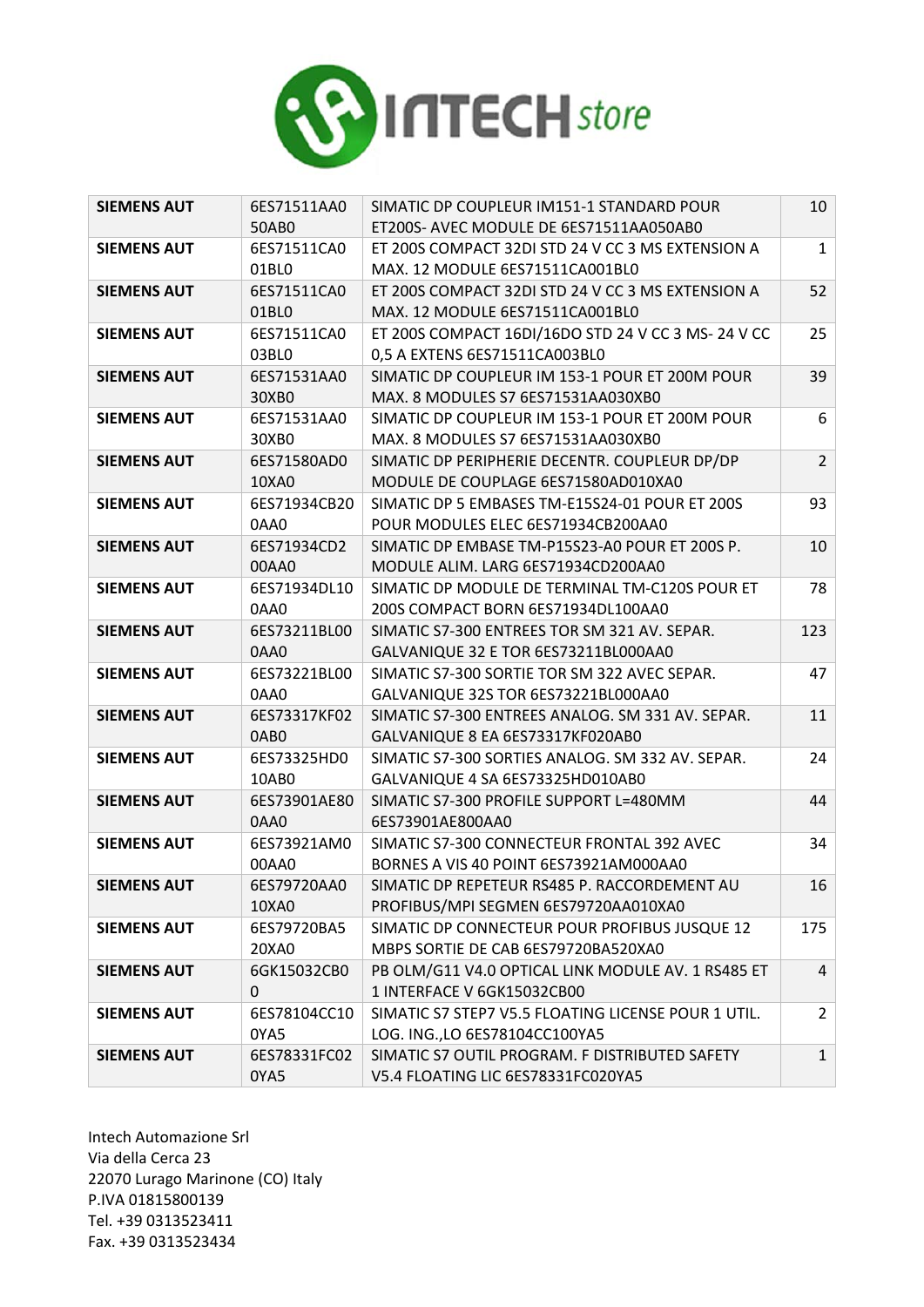

| <b>SIEMENS AUT</b> | 6ES71531AA0      | SIMATIC DP COUPLEUR IM 153-1 POUR ET 200M POUR      | 4              |
|--------------------|------------------|-----------------------------------------------------|----------------|
|                    | 30XB0            | MAX. 8 MODULES S7 6ES71531AA030XB0                  |                |
| <b>SIEMENS AUT</b> | 6ES71532BA0      | SIMATIC DP COUPLEUR ET 200M IM 153-2 HIGH FEATURE   | 16             |
|                    | 20XB0            | POUR MAX 12 MO 6ES71532BA020XB0                     |                |
| <b>SIEMENS AUT</b> | 6ES73071EA00     | SIMATIC S7-300 ALIMENTATION STABILISEE PS307        | $\overline{2}$ |
|                    | 0AA0             | ENTREE: 120/230 V C 6ES73071EA000AA0                |                |
| <b>SIEMENS AUT</b> | 6ES73176FF03     | SIMATIC S7-300 CPU 317F-2DP CPU AVEC MEMOIRE        | $\overline{2}$ |
|                    | 0AB <sub>0</sub> | TRAVAIL 1024 KO 1. 6ES73176FF030AB0                 |                |
| <b>SIEMENS AUT</b> | 6ES73211BL00     | SIMATIC S7-300 ENTREES TOR SM 321 AV. SEPAR.        | 30             |
|                    | 0AA0             | GALVANIQUE 32 E TOR 6ES73211BL000AA0                |                |
| <b>SIEMENS AUT</b> | 6ES73261BK02     | SIMATIC S7 ENTREES TOR SM 326 F-DI 24 X 24V CC      | 19             |
|                    | 0AB <sub>0</sub> | ENTREES TOR DE SE 6ES73261BK020AB0                  |                |
| <b>SIEMENS AUT</b> | 6ES73262BF10     | SIMATIC S7 SORTIES TOR SM326 10 S TOR- 24V CC 2A PP | 27             |
|                    | 0AB0             | SORTIES TOR 6ES73262BF100AB0                        |                |
| <b>SIEMENS AUT</b> | 6ES73901AE80     | SIMATIC S7-300 PROFILE SUPPORT L=480MM              | 3              |
|                    | 0AA0             | 6ES73901AE800AA0                                    |                |
| <b>SIEMENS AUT</b> | 6ES73901AJ30     | SIMATIC S7-300 PROFILE SUPPORT L=830MM              | 22             |
|                    | 0AA0             | 6ES73901AJ300AA0                                    |                |
| <b>SIEMENS AUT</b> | 6ES73921AM0      | SIMATIC S7-300 CONNECTEUR FRONTAL 392 AVEC          | 52             |
|                    | 00AA0            | BORNES A VIS 40 POINT 6ES73921AM000AA0              |                |
| <b>SIEMENS AUT</b> | 6ES79223BD2      | <b>CONNECTEUR FRONTAL POUR S7-300 40 POINTS</b>     | 76             |
|                    | 00AC0            | (6ES7392-1AM00-0AA0) AV 6ES79223BD200AC0            |                |
| <b>SIEMENS AUT</b> | 6ES79538LM2      | SIMATIC S7 MICRO CARTE MEMOIRE P. S7-300/C7/ET 200  | $\overline{2}$ |
|                    | 00AA0            | NFLASH 3,3 V 6ES79538LM200AA0                       |                |
| <b>SIEMENS AUT</b> | 6GK73431EX3      | SIMATIC NET CP 343-1 PROCESSEUR DE                  | $\mathbf{1}$   |
|                    | 00XE0            | COMMUNICATION DE RACCORD. DE 6GK73431EX300XE0       |                |
| <b>SIEMENS AUT</b> | 6EP14363BA0      | SITOP MODULAR 20 ALIMENTATION STABILISEE ENTREE:    | $\overline{4}$ |
|                    | $\Omega$         | 3X 400-500 V CA 6EP14363BA00                        |                |
| <b>SIEMENS AUT</b> | 6ES71314BF00     | SIMATIC DP. 1 MODULE ELECTRON. POUR ET 200S. 8E     | $\mathbf{1}$   |
|                    | 0AA0             | TOR 24 V CC LARG 6ES71314BF000AA0                   |                |
| <b>SIEMENS AUT</b> | 6ES71324BF00     | SIMATIC DP 1 MODULE ELECTRON. POUR ET 200S 8S TOR   | 162            |
|                    | 0AA0             | 24 VCC/0,5A LA 6ES71324BF000AA0                     |                |
| <b>SIEMENS AUT</b> | 6ES71511CA0      | ET 200S COMPACT 32DI STD 24 V CC 3 MS EXTENSION A   | 49             |
|                    | 01BLO            | MAX. 12 MODULE 6ES71511CA001BL0                     |                |
| <b>SIEMENS AUT</b> | 6ES71511CA0      | ET 200S COMPACT 16DI/16DO STD 24 V CC 3 MS- 24 V CC | 20             |
|                    | 03BLO            | 0,5 A EXTENS 6ES71511CA003BL0                       |                |
| <b>SIEMENS AUT</b> | 6ES71531AA0      | IM 153-1 6ES71531AA030XB0                           | $\mathbf{1}$   |
|                    | 30XB0            |                                                     |                |
| <b>SIEMENS AUT</b> | 6ES71531AA0      | SIMATIC DP COUPLEUR IM 153-1 POUR ET 200M POUR      | 36             |
|                    | 30XB0            | MAX. 8 MODULES S7 6ES71531AA030XB0                  |                |
| <b>SIEMENS AUT</b> | 6ES71934CB20     | 5 EMBASES TM-E15S24-01 POUR ET 200S POUR            | $\mathbf{1}$   |
|                    | 0AA0             | MODULES ELECTRONIQUES L 6ES71934CB200AA0            |                |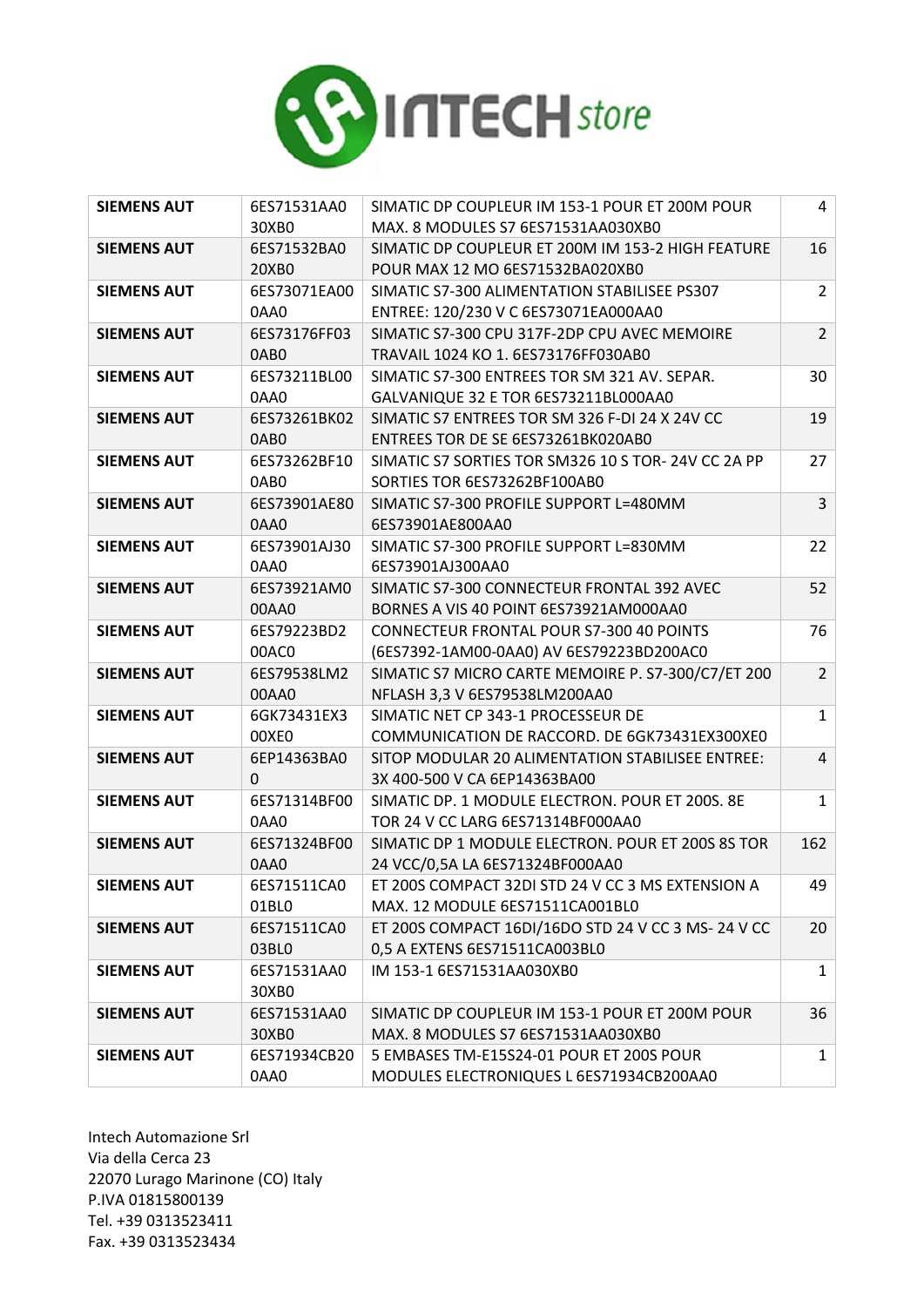

| <b>SIEMENS AUT</b> | 6ES71934CB20         | SIMATIC DP 5 EMBASES TM-E15S24-01 POUR ET 200S                                       | $\mathbf{1}$   |
|--------------------|----------------------|--------------------------------------------------------------------------------------|----------------|
|                    | 0AA0                 | POUR MODULES ELEC 6ES71934CB200AA0                                                   |                |
| <b>SIEMENS AUT</b> | 6ES71934DL10         | SIMATIC DP MODULE DE TERMINAL TM-C120S POUR ET                                       | 70             |
|                    | 0AA0                 | 200S COMPACT BORN 6ES71934DL100AA0                                                   |                |
| <b>SIEMENS AUT</b> | 6ES73211BL00         | SIMATIC S7-300 ENTREES TOR SM 321 AV. SEPAR.                                         | 48             |
|                    | 0AA0                 | GALVANIQUE 32 E TOR 6ES73211BL000AA0                                                 |                |
| <b>SIEMENS AUT</b> | 6ES73211BL00         | SIMATIC S7-300. ENTREES TOR SM 321. AV. SEPAR.                                       | $\overline{2}$ |
|                    | 0AA0                 | GALVANIQUE 32 E T 6ES73211BL000AA0                                                   |                |
| <b>SIEMENS AUT</b> | 6ES73221BL00         | SIMATIC S7-300 SORTIE TOR SM 322 AVEC SEPAR.                                         | 38             |
|                    | 0AA0                 | GALVANIQUE 32S TOR 6ES73221BL000AA0                                                  |                |
| <b>SIEMENS AUT</b> | 6ES73325HD0          | SIMATIC S7-300 SORTIES ANALOG. SM 332 AV. SEPAR.                                     | 22             |
|                    | 10AB0                | GALVANIQUE 4 SA 6ES73325HD010AB0                                                     |                |
| <b>SIEMENS AUT</b> | 6ES73384BC01         | SIMATIC S7-300 MOD. D'ENTREE POUR 3 CODEUR SSI                                       | 28             |
|                    | 0AB0                 | POUR LIRE LA VALE 6ES73384BC010AB0                                                   |                |
| <b>SIEMENS AUT</b> | 6ES73921AM0          | S7-300, CONNECTEUR FRONTAL 392 AVEC BORNES A VIS,                                    | $\mathbf{1}$   |
|                    | 00AA0                | 40 POINTS 6ES73921AM000AA0                                                           |                |
| <b>SIEMENS AUT</b> | 6GK15032CB0          | PB OLM/G11 V4.0 OPTICAL LINK MODULE AV. 1 RS485 ET                                   | 19             |
|                    | 0                    | 1 INTERFACE V 6GK15032CB00                                                           |                |
| <b>SIEMENS AUT</b> | 6AV66523PB0          | KIT DE DEMARRAGE MP 277 10" TACTILE COMPRENANT:                                      | $\overline{2}$ |
|                    | 10AA0                | MP 277 10" TA 6AV66523PB010AA0 SIEMENS AUT 1                                         |                |
|                    |                      | 1.756,10 1.756 102456:00:00                                                          |                |
|                    |                      |                                                                                      |                |
|                    |                      |                                                                                      |                |
|                    |                      | 6AV66523PB010AA0 KIT DE DEMARRAGE MP 277 10""                                        |                |
|                    |                      | TACTILE COMPRENANT: MP 277 10"" TA                                                   |                |
|                    |                      | 6AV66523PB010AA0                                                                     |                |
| <b>SIEMENS AUT</b> | 6ES74001TA01         | SIMATIC S7-400 CHASSIS UR1 CENTRAL ET DECENTRAL                                      | $\overline{7}$ |
|                    | 0AA0                 | AVEC 18 EMPLACEM 6ES74001TA010AA0                                                    |                |
| <b>SIEMENS AUT</b> | 6ES74070KA02         | SIMATIC S7-400 ALIMENTION PS407: 10A LARGE PLAGE                                     | 9              |
|                    | 0AA0                 | 120/230V CA/CC 6ES74070KA020AA0                                                      |                |
| <b>SIEMENS AUT</b> | 6ES74162XN0          | SIMATIC S7-400 CPU 416-2 CENTRAL PROCESSING UNIT                                     | 13             |
|                    | 50AB0                | WITH: 5.6 MB WO 6ES74162XN050AB0                                                     |                |
| <b>SIEMENS AUT</b> | 6ES74501AP00         | SIMATIC S7-400 MODULE FONCT. FM 450-1 POUR                                           | 12             |
|                    | 0AE0                 | FONCT. DE COMPT. AVEC 6ES74501AP000AE0                                               |                |
| <b>SIEMENS AUT</b> | 6ES79521AL00         | SIMATIC S7 CARTE MEMOIRE RAM POUR S7-400 MODELE                                      | 13             |
|                    | 0AA0                 | LONG 2 MO 6ES79521AL000AA0                                                           |                |
| <b>SIEMENS AUT</b> | 6GK74431GX2          | PROCESSEUR DE COMMUN. CP 443-1 ADVANCED P.                                           | 8              |
|                    | 00XE0                | RACCORDER SIMATIC S7 6GK74431GX200XE0                                                |                |
| <b>SIEMENS AUT</b> | 6GK74435DX0          | SIMATIC NET CP 443-5 EXTENDED PROCESSEUR DE                                          | $\overline{4}$ |
|                    | 40XEO                | COMMUNICATION P. RAC 6GK74435DX040XE0                                                |                |
| <b>SIEMENS AUT</b> | 6GK74435DX0          | SIMATIC NET CP 443-5 EXTENDED PROCESSEUR DE                                          | 12             |
|                    | 40XEO                | COMMUNICATION P. RAC 6GK74435DX040XE0                                                |                |
| <b>SIEMENS AUT</b> | 6ES78110CC06<br>0YA5 | SIMATIC S7 S7-GRAPH V5.3 FLOATING LICENSE P.1<br>UTILISAT. LOG. ING 6ES78110CC060YA5 | $\overline{4}$ |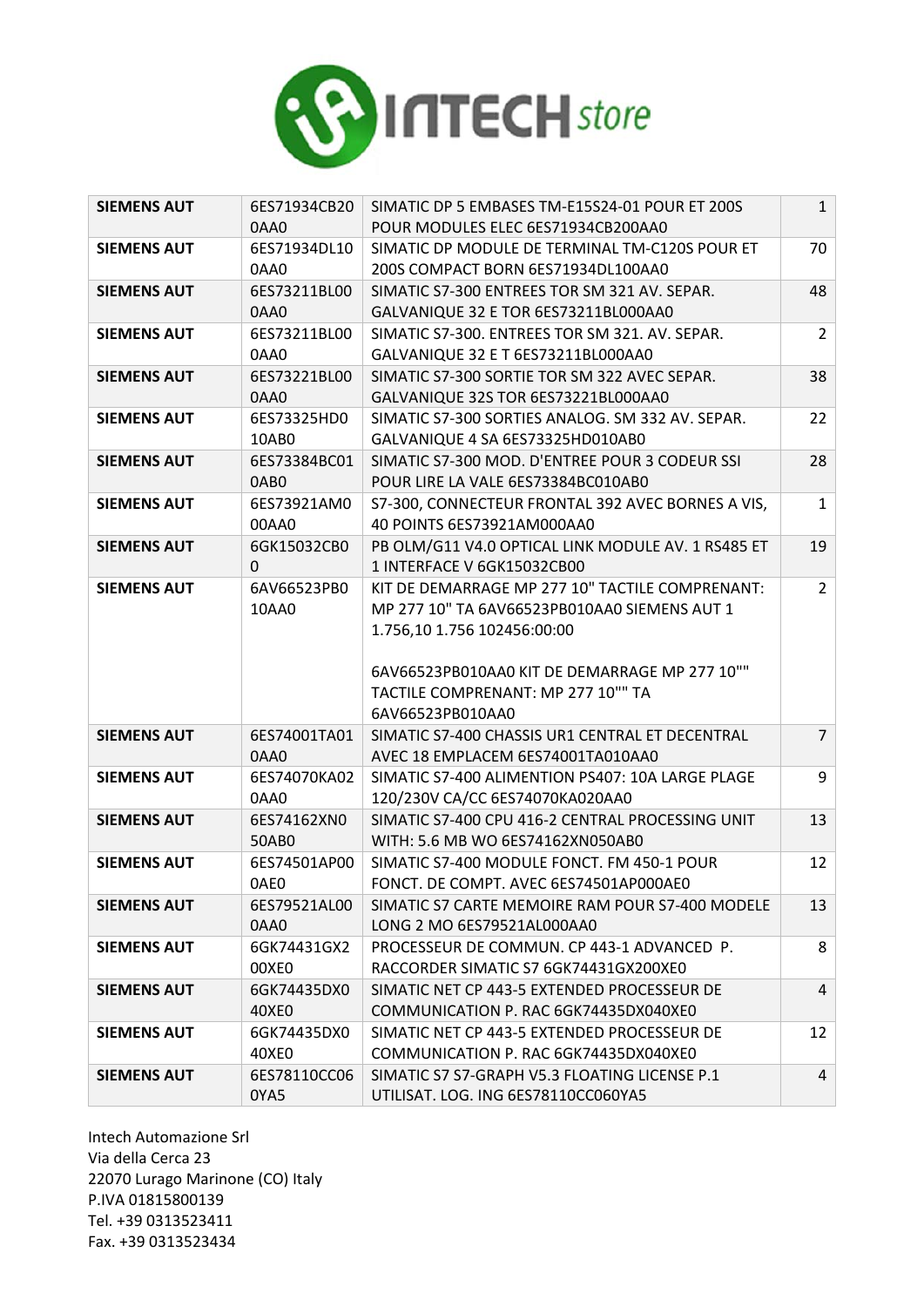

| <b>SIEMENS AUT</b>   | 6AV63711CA0<br>70AX0 | WINCC/SERVER V7.0, OPTION POUR SIMATIC WINCC<br>V7.0, LOGICIEL RUNT 6AV63711CA070AX0 | $\overline{7}$  |
|----------------------|----------------------|--------------------------------------------------------------------------------------|-----------------|
| <b>SIEMENS AUT</b>   | 6AV63711CF0          | WINCC/REDUNDANCY V7.0 OPTION POUR SIMATIC                                            | $\overline{4}$  |
|                      | 70AX0                | WINCC V7.0 LOGICIEL RT 6AV63711CF070AX0                                              |                 |
| <b>SIEMENS AUT</b>   | 6AV63812BC0          | WINCC SYST. D'EXPLOIT. V7.0SP1 RT 128 (128 POWER                                     | 20              |
|                      | 70AX0                | TAGS) RUNTIME S 6AV63812BC070AX0                                                     |                 |
| <b>SIEMENS AUT</b>   | 6AV63812BF0          | WINCC SYST. D'EXPLOIT. V7.0SP1 RT 65536 (65536                                       | 11              |
|                      | 70AX0                | POWER TAGS) RUNTI 6AV63812BF070AX0                                                   |                 |
| <b>SIEMENS BT</b>    | 3SE21001GW           | INTERRUPT.DE POSIT.SOUS BOITIER CONTACTS A ACTION                                    | 8               |
|                      |                      | BRUSQUE 1NO+1N 3SE21001GW                                                            |                 |
| <b>SIEMENS BT</b>    | 3SE50000AV0<br>1     | DETROMPEUR STANDARD SEPARE POUR INTERRUPTEUR<br>DE POS. AVEC INTERV 3SE50000AV01     | 54              |
| <b>SIEMENS BT</b>    | 3SE51220KE01         | INTERRUPTEUR DE POSITION SIRIUS BOITIER METAL                                        | 26              |
|                      |                      | LARGEUR 56MM RACCO 3SE51220KE01                                                      |                 |
| <b>SIEMENS BT</b>    | 3SE53120SG11         | INTERR. DE POSITION DE SECURITE AVEC                                                 | 54              |
|                      |                      | INTERVERROUILLAGE FORCE VER 3SE53120SG11                                             |                 |
| <b>SIEMENS BT</b>    | 5ST3705              | BARRE OMNIBUS A POINTE PROTEGE CONTRE CONTACTS                                       | 5               |
|                      |                      | DIRECTS 2PHASE, 1 5ST3705                                                            |                 |
| <b>SIEMENS BT</b>    | 5ST3707              | BARRE OMNIBUS A POINTE PROTEGE CONTRE CONTACTS                                       | 16              |
|                      |                      | DIRECTS 2PHASE+HS 5ST3707                                                            |                 |
| <b>SOCOMEC</b>       | 42203004             | COMO C 3X40A F 42203004                                                              | 6               |
| <b>SOCOMEC</b>       | 42591042             | POIGNEE L1N 42591042                                                                 | 6               |
| <b>SOCOMEC</b>       | 42599001             | DISP FIXATION SUR RAIL DIN 42599001                                                  | 6               |
| <b>STEGO</b>         | 2501000              | ECLAIRAGE 10/16A, 250V 02501000                                                      | 36              |
| <b>STEGO</b>         | 2501000              | ECLAIRAGE 10/16A, 250V 02501000                                                      | 12              |
| <b>STEGO</b>         | 2501000              | ECLAIRAGE 10/16A, 250V 02501000                                                      | 25              |
| <b>TEKNOMEGA</b>     | ISOH30M6             | ISOLATEUR HEXAGONAL H30-M6 ISOH30M6                                                  | 8               |
| <b>TIEFENBACH</b>    | 37947                | M10 SUED 037947                                                                      | 20              |
| <b>TIEFENBACH</b>    | 38702                | WK008K234 038702                                                                     | 20              |
| <b>TOLERIE</b>       | <b>PMD700</b>        | PUPITRE MODULE DE 700, largeur 700, RAL 7035 tole et<br>inox PMD700                  | 30              |
| <b>TOLERIE</b>       | <b>TOLEANGLEPD</b>   | TOLE DE RACCORDEMENT D'ANGLE INOX 304L BROSSEE                                       | 6               |
|                      | M700                 | TOLEANGLEPDM700                                                                      |                 |
| <b>TOLERIE</b>       | TOLEEXTPDM7          | TOLE D'EXTREMITE TOLE S235- JR-EP.2 RAL 7035                                         | 12 <sup>2</sup> |
|                      | 00                   | TOLEEXTPDM700                                                                        |                 |
| <b>TR-ELECTRONIC</b> | 173-00001            | ZE-115-M Codeur absolu rotatif optique programmable<br>173-00001                     | 42              |
| <b>TR-ELECTRONIC</b> | CPS15/2<br>10X10     | ACCOUPLEMENT CPS15/2 10x10mm CPS15/2 10X10                                           | 12              |
| <b>TR-ELECTRONIC</b> | CPS15/2<br>10X14     | ACCOUPLEMENT CPS15/2 10x14mm CPS15/2 10X14                                           | $\overline{2}$  |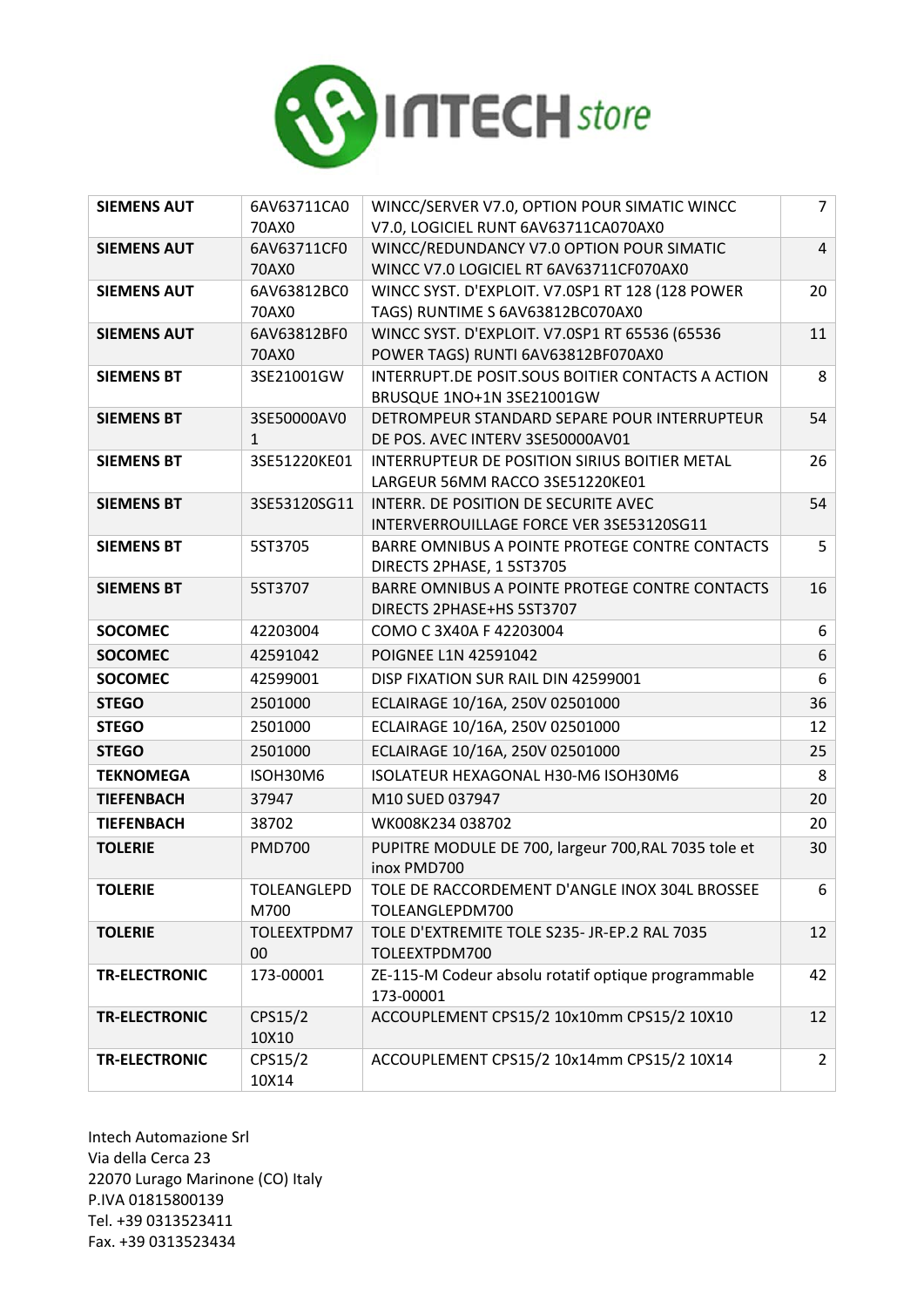

| <b>TR-ELECTRONIC</b>    | CPS15/2<br>14X14          | ACCOUPLEMENT CPS15/2 14x14mm CPS15/2 14X14                       | 16             |
|-------------------------|---------------------------|------------------------------------------------------------------|----------------|
| <b>TR-ELECTRONIC</b>    | IEV58-00001               | Codeur incrémental optique type IEV58 IEV58-00001                | 12             |
| <b>TR-ELECTRONIC</b>    | PAGUFLEX40                | ACCOUPLEMENT PAGUFLEX 40 14x14mm PAGUFLEX40                      | 14             |
| <b>TRESSES DE MASSE</b> | TRM16-250                 | TRESSE DE MASSE LG 250-16-8.5 TRM16-250                          | 230            |
| <b>TRESSES DE MASSE</b> | TRM16-250                 | TRESSE DE MASSE LG 250-16-8.5 TRM16-250                          | 24             |
| <b>TRESSES DE MASSE</b> | TRM16-250                 | TRESSE DE MASSE LG 250-16-8.5 TRM16-250                          | 32             |
| <b>TRESSES DE MASSE</b> | TRM16-250                 | TRESSE DE MASSE LG 250-16-8.5 TRM16-250                          | 62             |
| <b>VIPA</b>             | M010VIPA                  | Editeur Movicon 11 avec dongle USB SW614E1MB                     | $\overline{2}$ |
| <b>VIPA</b>             | M010VIPA                  | Frais de port Port                                               | $\mathbf{1}$   |
| <b>VIPA</b>             | M010VIPA                  | Touch Panel TP610C 10.4" Couleur SVGA 610-3B4I1-CMB              | 5              |
| WEIDMÜLLER              | 1718431044                | REPERE DE FIL - TMI 18 - WEID (x320) 1718431044                  | 2240<br>0      |
| WEIDMÜLLER              | 1677220000                | REPERE DE BORNE - MF10/6 - WEID (600) 1677220000                 | 1200<br>0      |
| WEIDMÜLLER              | 1718431044                | REPERE DE FIL-TMI 18 - WEID (x320) 1718431044                    | 2560<br>0      |
| WEIDMÜLLER              | 1718431044                | REPERE DE FIL-TMI 18 - WEID (x320) 1718431044                    | 6400           |
| WEIDMÜLLER              | 1727740001                | REPERE DE CABLE - SFX9-24 WS - WEID (x160)<br>1727740001         | 640            |
| WEIDMÜLLER              | 1718431044                | REPERE DE FIL-TMI 18 - WEID (x320) 1718431044                    | 1280<br>0      |
| <b>WONDERWARE</b>       | M011WONDE<br><b>RWARE</b> | CD Wonderware Intouch 10.1 w/SP2 English 06-7003                 | $\overline{2}$ |
| <b>WONDERWARE</b>       | M011WONDE<br><b>RWARE</b> | Coffret CD Wonderware development Studio V10.1A 06-<br>7009A     | $\overline{2}$ |
| <b>WONDERWARE</b>       | M011WONDE<br><b>RWARE</b> | Development Studio Unlimited 97-1221U                            | $\overline{2}$ |
| <b>WONDERWARE</b>       | M011WONDE<br><b>RWARE</b> | Emballage Port et Assurances PORT                                | $\mathbf{1}$   |
| <b>WONDERWARE</b>       | M011WONDE<br>RWARE        | InTouch Runtime avec IO 60 000 variables v10.1 (OEM)<br>01-2358U | $\overline{4}$ |
| <b>WONDERWARE</b>       | M011WONDE<br>RWARE        | InTouch Runtime sans IO 60 000 variables v10.1 (OEM)<br>01-2365U | 14             |
| <b>WURTH</b>            | 156190011                 | PRESSE ETOUPE (PG11) 156190011                                   | 250            |
| <b>WURTH</b>            | 156190013                 | PRESSE ETOUPE (PG13) 156190013                                   | 150            |
| <b>WURTH</b>            | 156190016                 | PRESSE ETOUPE (PG16) 156190016                                   | 250            |
| <b>WURTH</b>            | 156190021                 | PRESSE ETOUPE (PG21) 156190021                                   | 100            |
| <b>WURTH</b>            | 156192011                 | ECROU PG 11 156192011                                            | 250            |
| <b>WURTH</b>            | 156192013                 | ECROU PG 13 156192013                                            | 150            |
| <b>WURTH</b>            | 156192016                 | ECROU PG 16 156192016                                            | 250            |